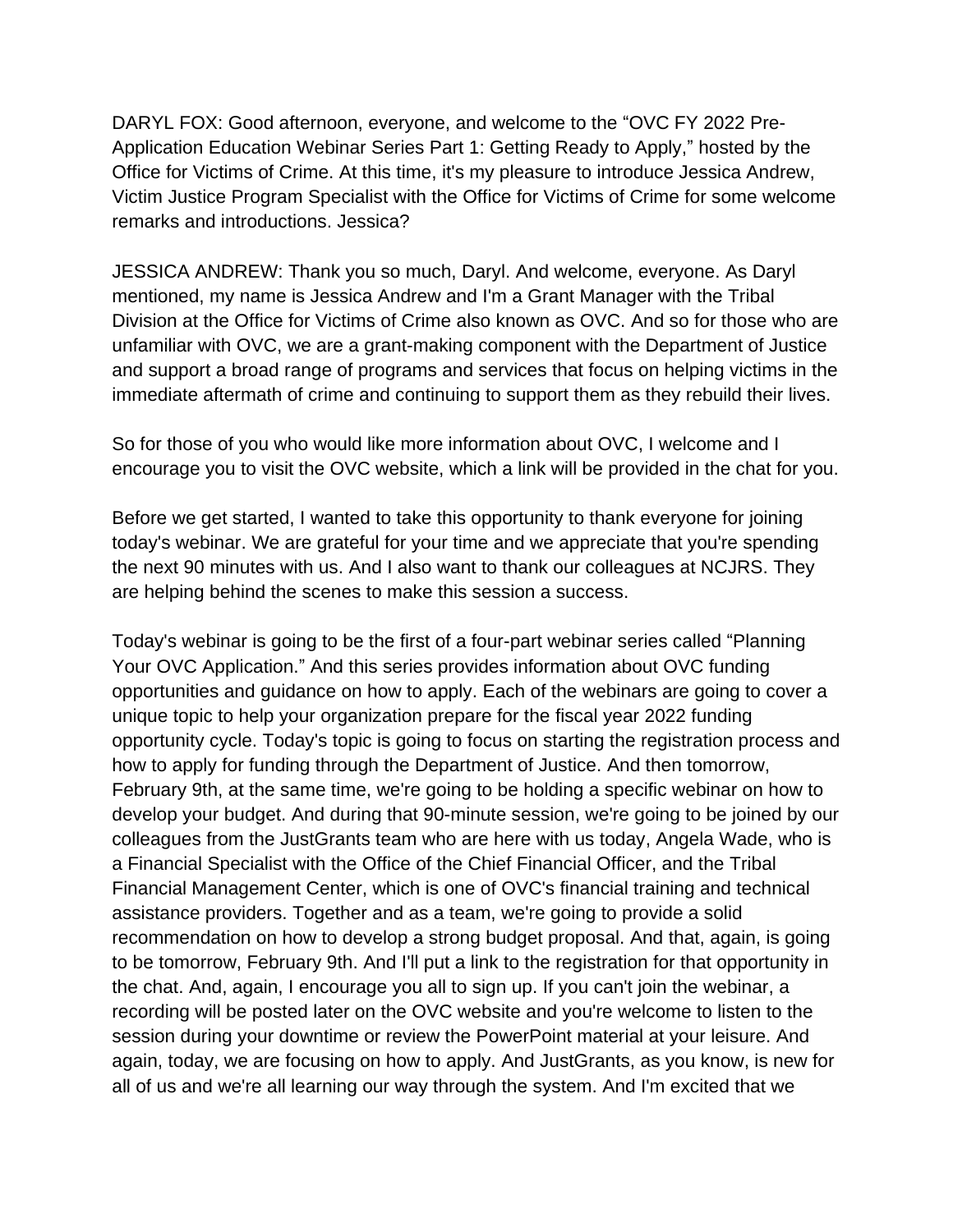have the opportunity to have Lisa Hartman here with us today to walk us through the application process, how to enroll in JustGrants, how to navigate the two systems that you'll be using to submit your application, and what resources will be available for applicants. So now, Lisa, I'll turn it over to you.

LISA HARTMAN: Thank you so much, Jessica, and thanks again for the invitation to speak to everyone today. So good afternoon and welcome to the JustGrants session on how to apply in JustGrants. So we're happy to have you here today, and we hope to provide you with the information that you need to manage this application process in JustGrants. As mentioned before, we are recording the session today and the recording will be made available on the OVC website.

My name is Lisa Hartman and with me today is my colleague, Bridget Mealia, who's going to be helping us with questions and answers. So we are really excited to be talking to you about the application process in JustGrants. So the purpose of today's discussion is to learn more about JustGrants in relation to the mechanics of applying. We want to make sure that you're off to a great start and that you have all the tools you need to use JustGrants. Now, today, we'll discuss some of the onboarding steps for a first time grantee as well as for a returning grantee and we're going to review some of the JustGrants entity roles and demos about entity onboarding.

Next, we're going to talk through the steps of the application submission process, which is a two-step process including submitting preliminary information in Grants.gov as well as locating and completing and submitting the application in JustGrants. And finally, at the end, we're going to talk about where you can go for help to navigate through JustGrants and provide some resources for you if you have questions about Grants.gov or any other aspect of the technical application submission process.

So let's go first over a few entity onboarding pieces of information. Now, I have—I have a video here, and this video was actually available on our JustGrants website, which I'll show you at the end of the session. So if you want to revisit this video at any time, it is available for you. So I'm going to go ahead and set this up.

## [video playing]

Welcome to the JustGrants Application Mechanics: Submitting an Application Web Series. In this Getting Ready to Apply video you will learn the steps that occur prior to applying for funding in JustGrants, and the key roles in the application process. If you are new to the JustGrants system, here is a visual roadmap to give you an overview of the key steps in the application process.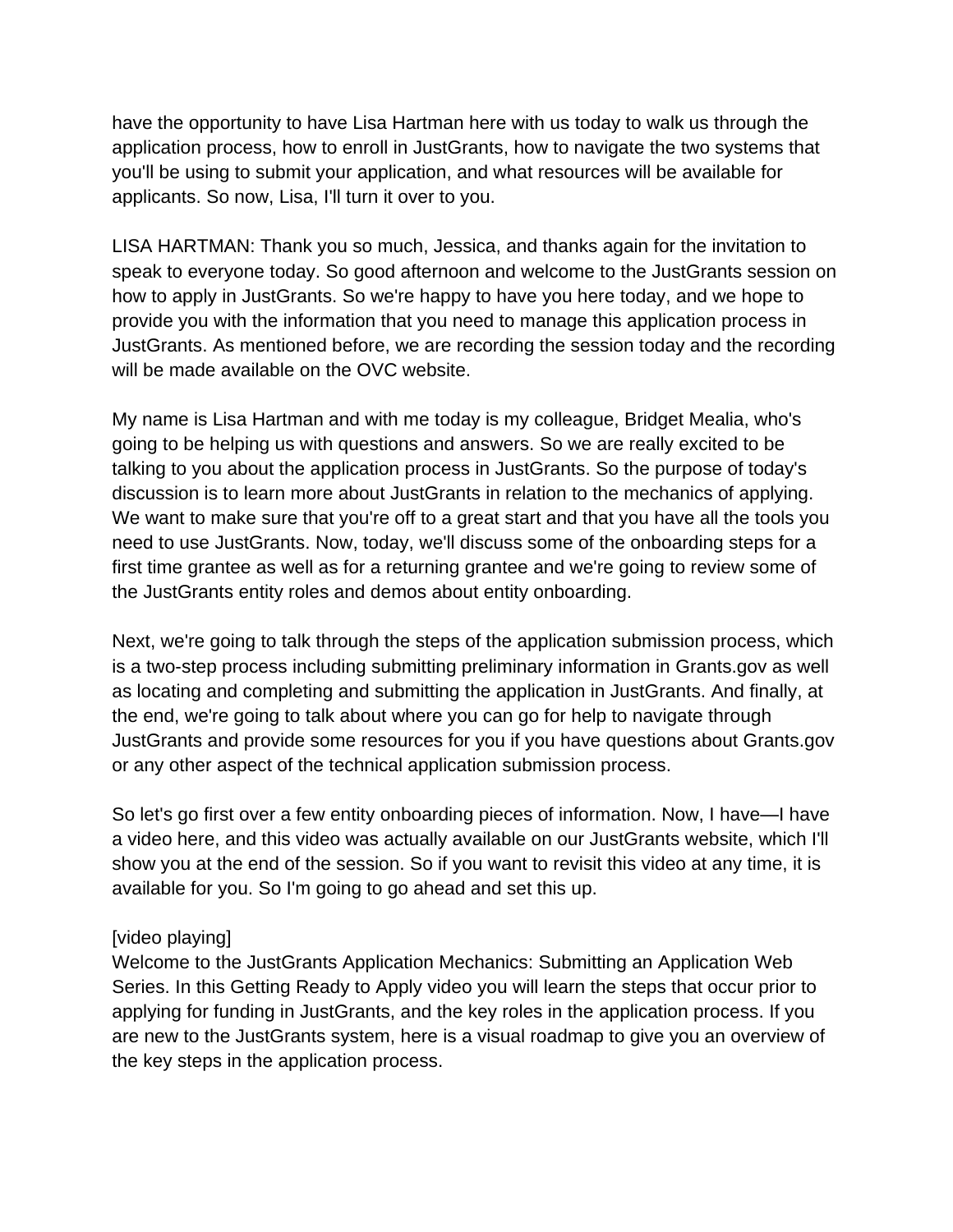Applicants must first obtain a DUNS number and receive confirmation. Once you have your DUNS number you must register with SAM.gov and receive confirmation. Have your SAM.gov E-Biz POC confirm in SAM.gov that the correct person is identified as the Authorized Organization Representative, or AOR.

Next, find the specific funding opportunity for which you'd like to apply by searching through Grants.gov and selecting the correct competition ID. Also access the funding opportunity and application package requirements from Grants.gov. Lastly you will need to complete and submit Standard form 424 Application for Federal Assistance, also known as the SF-424.

Complete the Disclosure of Lobbying Activities Form, also known as the SF-LLL. Applicants for funding through the Office of Community Oriented Policing Services (COPS Office) will also need to submit a supplemental SF-424B. This will complete and submit the application in JustGrants.

Here is a roadmap for returning users. This will help you visualize the steps needed when you are onboarding. As a note, the Entity Administrator, or EA, is also your E-Biz POC.

Once the EA invites the users in DIAMD, they will then assign JustGrants roles to each user in DIAMD. DIAMD is a system within JustGrants that is used to onboard users. The users will receive an email from DIAMD and will then need to successfully log into JustGrants.

The application submitter completes and submits SF-424 and SF-LLL via Grants.gov. A Submitter is assigned by the system to the application upon receiving it in JustGrants from Grants.gov, completes all sections of the application in JustGrants, and selects the Authorized Representative in the application. The application is submitted to DOJ for review. The EA plays a key role in getting the process started.

Let's review the Entity Administrator steps. Entity Administrators are the only users who are able to manage other users. This includes inviting new users to JustGrants, removing inactive members, and assigning users to specific awards and applications. Entity Administrators should verify that all users are onboarded and assigned the appropriate roles. If your entity has already onboarded into JustGrants, ensure that the Entity Administrator has added the role for the Application Submitter and Authorized Representative before applying for funding opportunities in Grants.gov. Both roles, as we will discuss, will be needed to apply and submit a grant application for DOJ funding. There can only be one Entity Administrator in JustGrants at a time. It would be best to know who the backup Entity Administrator will be, just in case someone is on vacation or must go out on medical leave.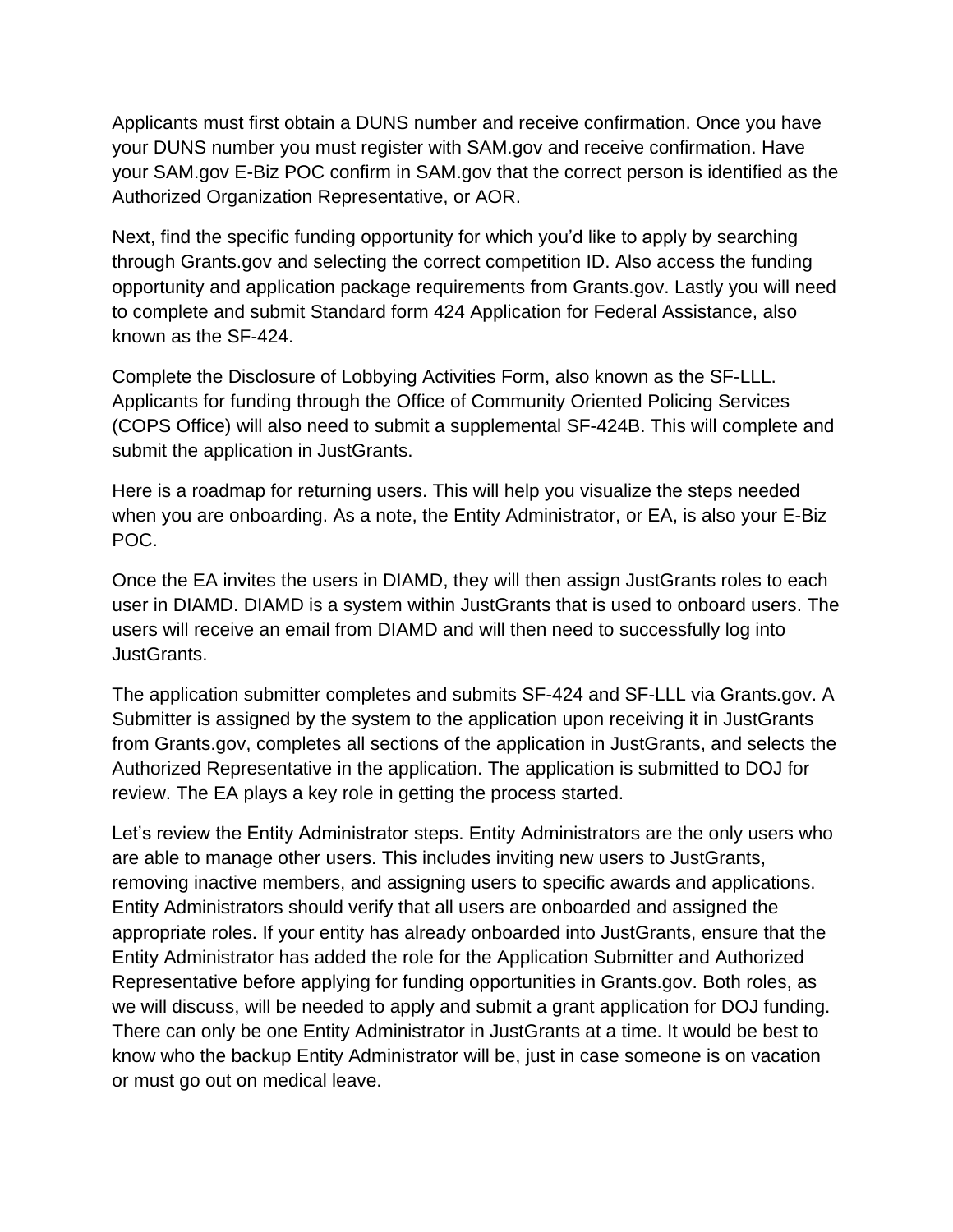Let's review the JustGrants registration steps. Once invited to JustGrants, all users will receive a registration email. They must complete all steps in the email within 72 hours of receiving it, or it will expire. Don't worry – if an email expires, the Entity Administrator can easily generate a new one through DIAMD. The user's email address will become their username. New users will create and confirm their password. Users will set up multifactor authentication as one of the steps to register. Every time a user logs in to JustGrants, they will need to select a button to send a code to their device or email. This button is part of the login process. Every user must log in to JustGrants to complete the registration process.

Now let's review the roles that play an important part in Application Submission. At this point the Entity Administrator should have identified the authorized users for JustGrants. They can add all the users that will be working on your grants currently or in the future. This Entity User Role Matrix identifies six foundational roles that are available to assign to your users. Keep in mind that users can be assigned multiple roles. These roles are Entity Administrator, Application Submitter, Authorized Representative, Grant Award Administrator, Grant Award Administrator Alternate, and Financial Manager

For more information, visit the Entity Management page on the Justice Grants website.

Next we will focus on the roles that are important during the application submission process, which are the Application Submitter, Authorized Representative, and Entity Administrator. A user with the Application Submitter role will be the only person in JustGrants who will be able to submit an application. This role is automatically created when the application is submitted in Grants.gov. The person submitting the information in Grants.gov is assigned to the application in JustGrants. There can be multiple Application Submitters within JustGrants, but only one can be assigned to an application at a time. If this needs to change, the Entity Administrator can reassign this role in JustGrants as needed. The Application Submitter identifies the forms needed to submit an application, completes the web-based budget form, completes and certifies the application on behalf of the entity, and submits the application in JustGrants.

If a user is assigned ONLY the Application Submitter role, they will not be able to see funded awards in JustGrants. It is possible to assign multiple roles to the user with the Application Submitter role if that is what your entity prefers. The Authorized Representative is the person who is authorized to go into a legal agreement on behalf of the entity. The Entity Administrator will need to designate who this person is, because that person will need to be selected from an existing user list when the Application Submitter is completing the application in JustGrants. Note that the COPS Office awards may require two Authorized Representatives. The Entity Administrator is responsible for onboarding and changing Application Submitter assignments if and when needed. On the JustGrants support page there is a video that will teach you more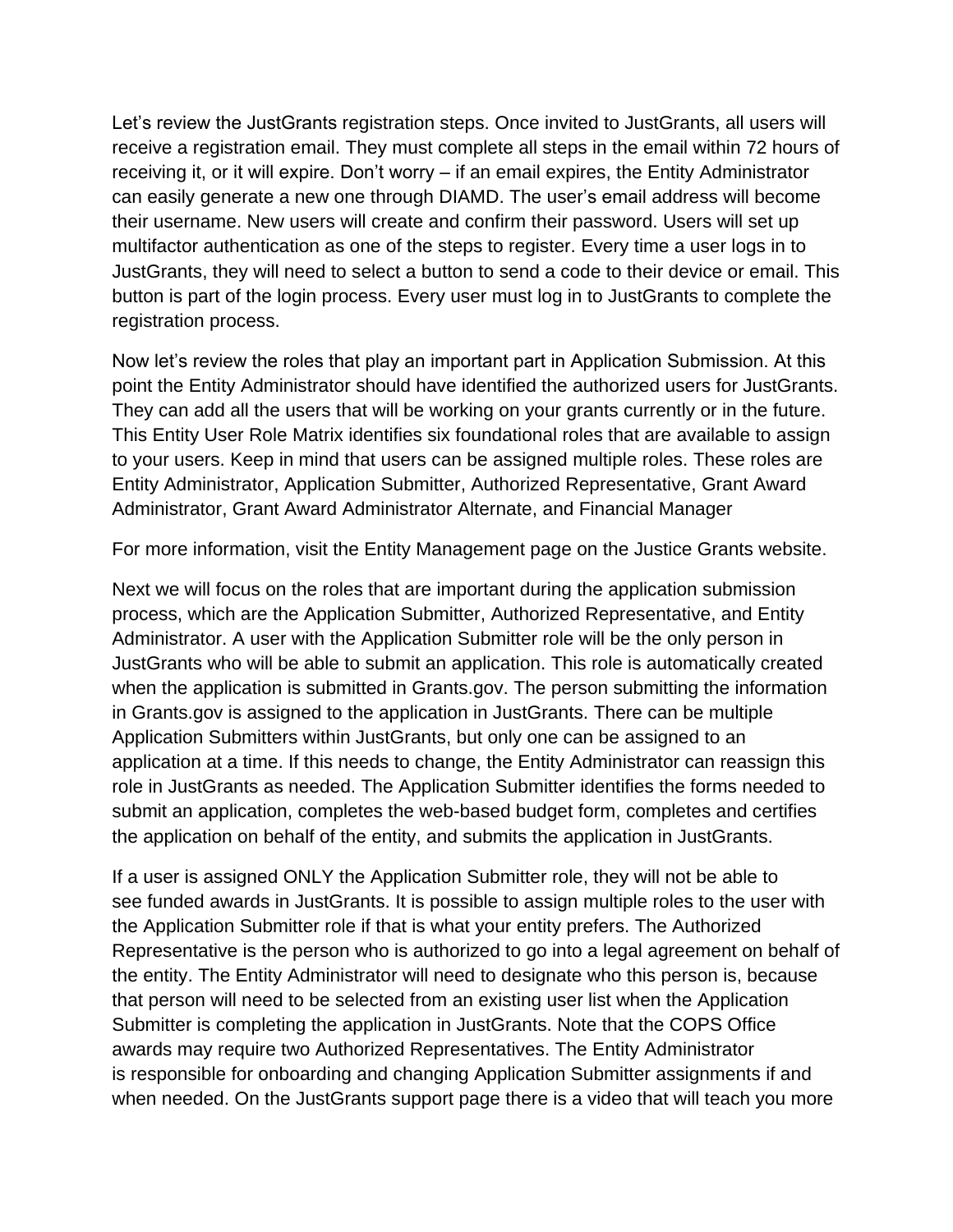about Entity Onboarding and the steps needed to complete setting up JustGrants. Also on that page, you can access the job aid related to entity management that you can print out as a tool to help you set up JustGrants.

This concludes this Application Mechanics video on Getting Ready to Apply in JustGrants.

LISA HARTMAN: All right. That was a lot of information and we will break some of that down a little bit as we go through this presentation. First, before we get started with some of that information, I would like to talk a little bit about some application submission tips when using JustGrants. So for best results, you want to use either Chrome or Microsoft Edge to access JustGrants. Internet Explorer really does not provide an optimal experience in JustGrants. So if you do have users with hyphenated names, it can—it can happen that they're not able to access JustGrants. If that's the case, they should open a ticket with our Technical Support Desk who can provide information about supports—about how to solve that problem. And I'll provide information about adjustments, technical support at the end of this presentation. For entities that already have a JustGrants account prior to applying for additional funding in Grants.gov, the application submitter must be sure to use the email associated with their JustGrants account to apply for funding in Grants.gov.

Now, if you will be applying for or managing awards with multiple DUNS or UEI numbers, you will need to associate a unique email address with each account. Each DUNS number creates a separate JustGrants account. And it's possible to use multiple accounts but you have to log in to each one separately using a unique email address. And, again, as mentioned in the video, each time you log into JustGrants, you will need to complete the multifactor authentication. You select the best option for you when you're—when you're registering your account. And that can be, for instance, a text message sent to your phone, it could be a voicemail code to enter, it could be an email, whatever option works best for you, you'll need to set up when you're registering. And you can set up multiple options as needed. But the bottom line is that you will need to enter a code every time you log into JustGrants as this helps maintain the security of your account and your system.

Now, I do have several demonstrations for entity administrators onboarding new users. They're short but I would like to take you through them one by one. So the first demo that I want to show is how an entity administrator would invite a new user to be a member in JustGrants in your JustGrants account. Now, in order to set up new users, the entity administrator...

JESSICA ANDREW: Oh, you just opened JustGrants.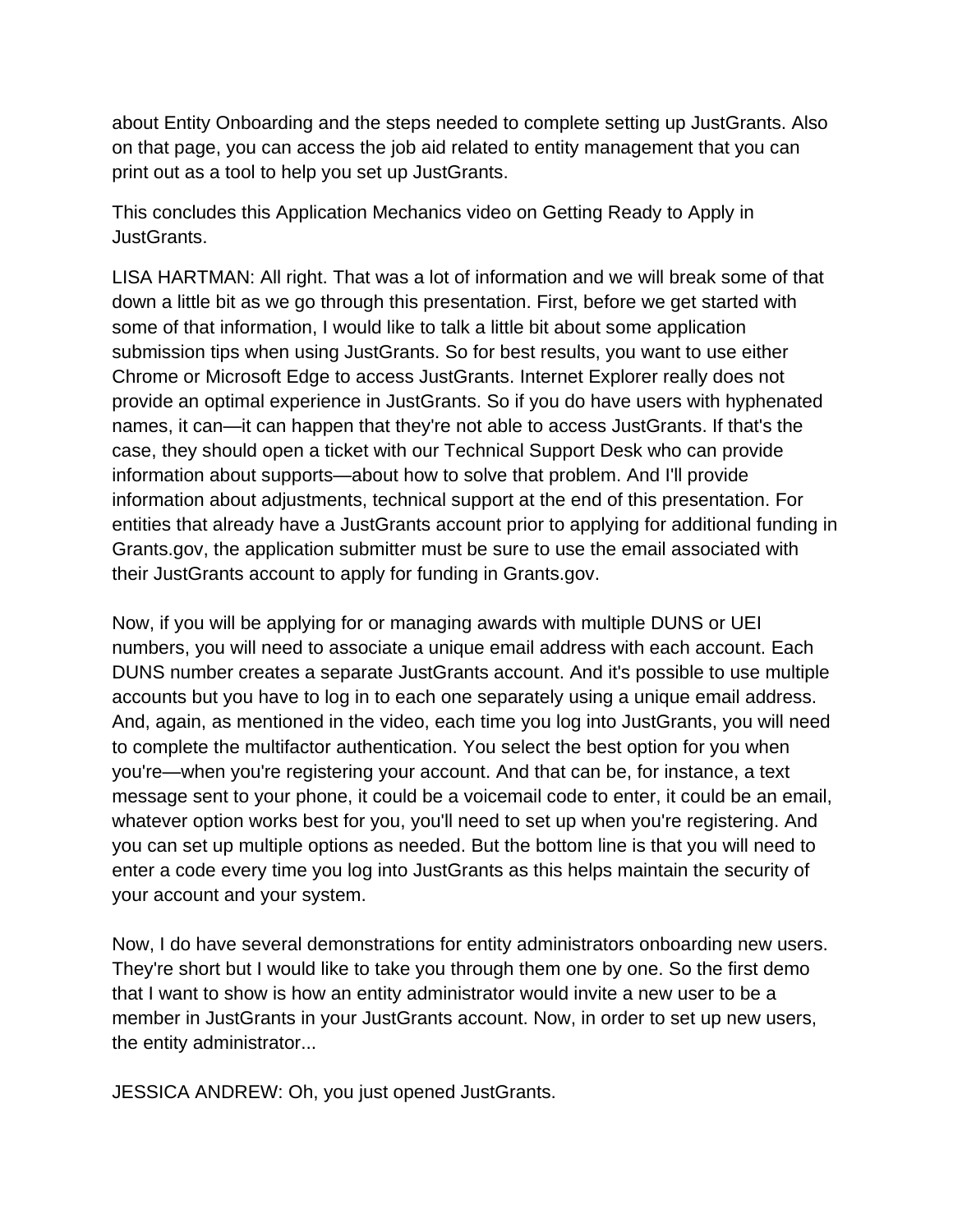LISA HARTMAN: Oops. I'm sorry. That video should be up. So the entity administrator must invite the new user. So from the homepage, click the Entity Users menu option and then click Manage Users. Only the entity administrator is going to be able to access this. And they're going to be able to access DIAMD. And, again, as mentioned in the video, DIAMD is a separate system within JustGrants that—they're solely to manage users and only the entity administrator will be able to access this. To invite a new member, they're going to click the Invite Member option here in DIAMD and they'll enter an email address and confirm it. So the email address is very important when setting up a new member. The email address becomes the username for this member. And it also is—it access the email address in which JustGrants will send notifications. So it's important to both enter and confirm because an incorrect email address is difficult to change. It will require the help of our technical support system, and until it's changed, will not allow anyone to receive notifications on that incorrect email address. First name and last name. And then at the bottom of this, the entity administrator will select the role or roles that this person will fulfill in JustGrants.

Now, any member in JustGrants can fulfill one or more roles. So if a—if an individual in your organization is going to be a grant award administrator person, for instance, who's going to be handling the programmatic requirement for an award on one award or—and then also needs to be a financial manager to submit Federal Financial Reports on that or another award, they need to be signed—assigned both roles—for both roles to do that. Now, when the entity administrator clicks submit on that new member—that new member record, an email is automatically generated by JustGrants to that new member to the email address that was included as part of the member record. So that is the initial invitation on inviting a new member to JustGrants.

Now, the next step would be for that new member to locate the registration email that was generated so [INDISTINCT]—and then follow the—follow the steps to—follow the steps to complete their registration. So I have a little demo about that.

Now, this is the email that a new—newly registered member will receive in their email inbox. And before we actually start the demo, I'd like to have you take a look at this email because it provides a great deal of useful information about JustGrants. So if you look below the first paragraph, you can see that you have access to the telephone number and to the email address for our JustGrants technical support group. Now, either calling that number or sending an email will automatically open a ticket for you. And a JustGrants technical support person will follow up to help solve your issue. You also have a link here to log in to JustGrants and that's an important link because your registration process is not complete until you both registered and logged in to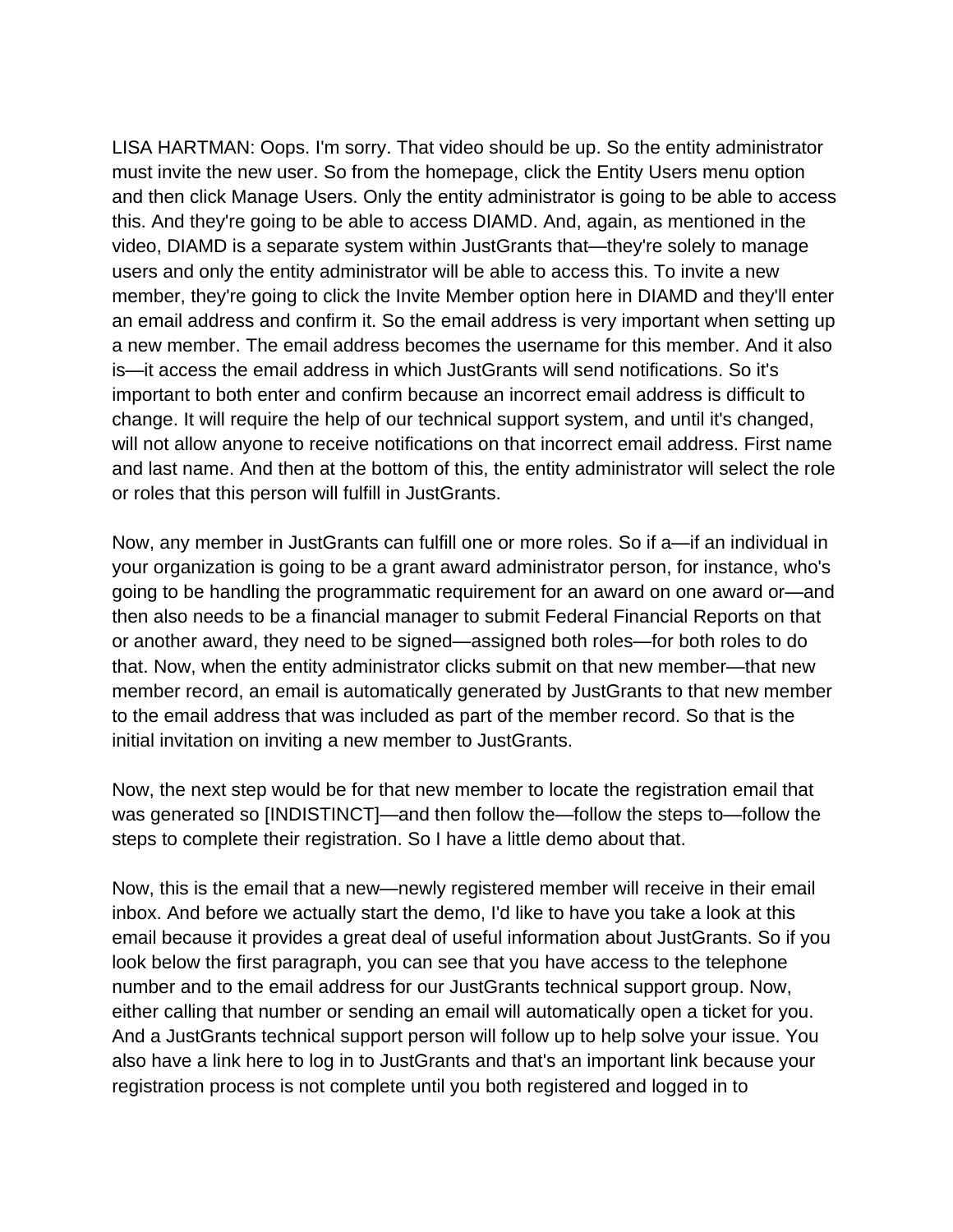JustGrants. There is—there are several links to our justicegrants.usdoj.gov website. The first one about JustGrants talks a lot about JustGrants and provides a great deal of information for new accounts. So it will—sort of explains all the different pieces that are important to JustGrants. We have a link to our training page, and I will show you that at the end of the session today because that's where you can find a large library of training resources.

For new accounts also, we have a page on how to get ready. And for those of you who are getting ready to apply, this will be vital information. I talked a little bit about the various systems that interact with JustGrants. Grants.gov is one. SAM.gov is another. DIAMD is another. All of these different systems work together in concert with JustGrants in order to provide the information that you need to manage your account.

We have a section on our resources web page for news and updates. And I'll recommend that you sign up for our email communications. We don't send out email communications often but when we do, it's because we have some very important information on new features, or upcoming changes, or system outages that we need to communicate to everyone using JustGrants.

And then, finally, we have a section on frequently asked questions that we'll take a look at a little bit later. And this is a terrific section because if you have a question about JustGrants, I can almost guarantee you somebody before you had the same question and we've captured a number of those questions and provided answers on our website so you can kind of self-help your questions.

So all of that having been said, I'd like you to turn your attention to the first paragraph where it says, "Please click here and set your password using the email address within 72 hours." And this is where we're going to start our demo. So once you click here, you're going to be able to start the process of registering your personal profile in JustGrants.

So the first thing that you're going to find is that you're going to be asked to provide a security question. I'm sure you're familiar with these questions from—you know, from a lot of other sites. So you get to choose the question and you get to choose the answer, and you do want to write that down because if you're like me, I will forget it in 10 minutes. But you can write it down and keep it—you know, keep it somewhere where you can access it. If you don't like the questions that are offered, there's also an opportunity to create your own question. And this actually increases the amount of security on your own login because then not only would somebody have to guess a—an answer, they also have to guess the question. So, again, you can see how that would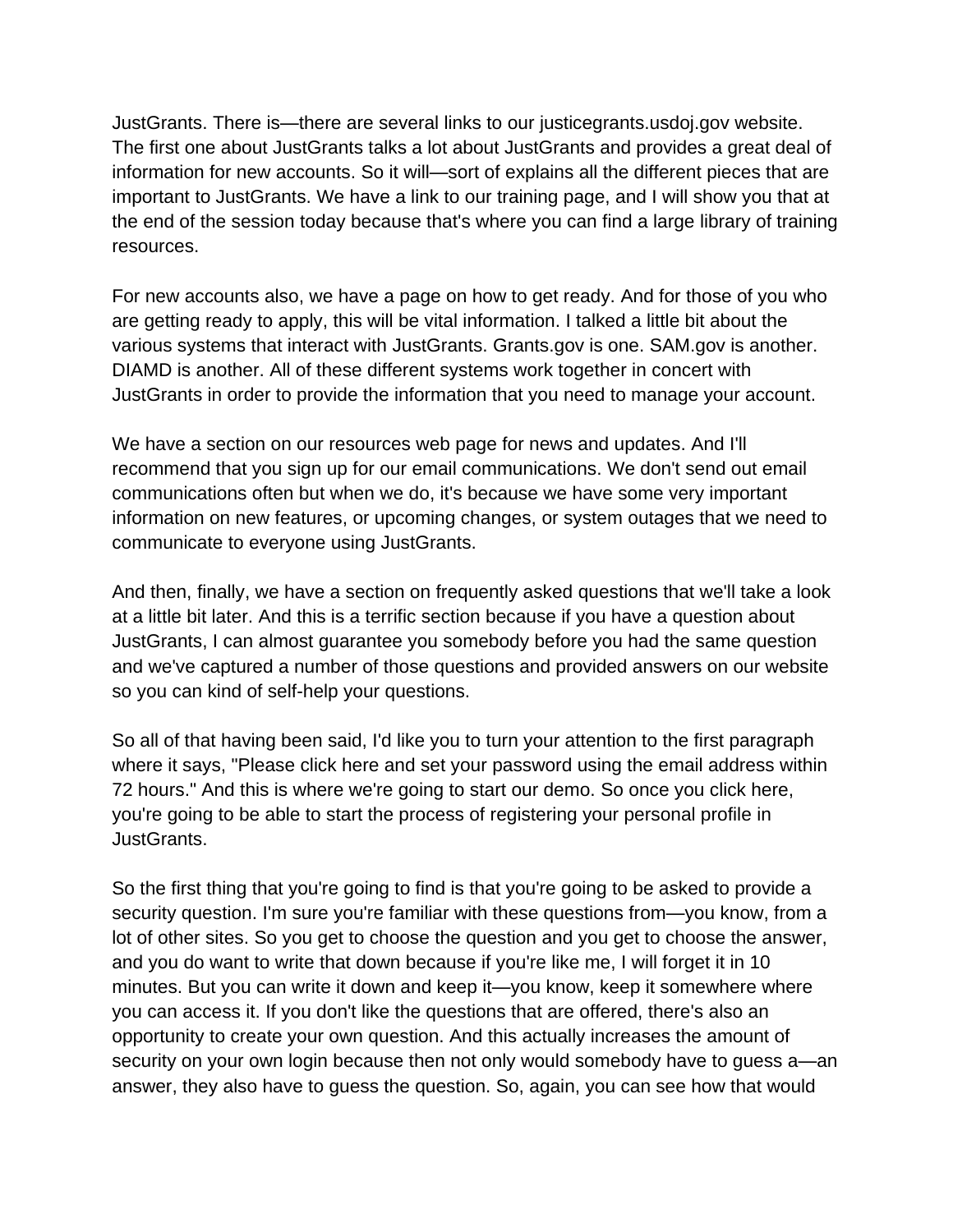maybe foil somebody trying to use your account. So you can write in a custom question, write in the answer, and, again, write it down so that you don't have to go looking for it.

Let's see. Continuing on. Let's see. We've got the questions—the standard questions. We've got the custom questions. And after that, then you create your own password. And this is important. In previous systems, people have sort of shared logins to JustGrants. In JustGrants, it's important that you have your own individual logins. So you will create your password, your username will be your email address, and all of this will be, you know, just for you to log in directly. So you want to enter your password and repeat it.

And then we come to the multifactor authentication. And I'm sure many of you are familiar with, you know, the websites that require you to enter a code or a text that sends to your phone. Here in JustGrants, you can decide how you want that authentication to happen. You can tie your authentication to sort of an existing biometric authenticator like a USB or a Bluetooth, something. You can set that up. If you want to use Google authenticator, you can set that up if you're familiar with that and you have the app already. SMS authentication is probably the most common and this would be how you can set up a code to be sent to your mobile phone. If you would prefer voicemail, you can have that set up. So you can set it up to send voicemail rather than a code to your phone. And then, finally, if you live in an—in an area where phone service may be less reliable, you can set up email authentications. So the choice is yours. And you can actually set up more than one option if you want to have a fallback.

So once you decide to set that up, we'll, the—each of the options have sort of different fields that you need to enter. I'm going to just show you how to set up the SMS authentication because it's pretty straightforward and it's probably the most common. So to set up a text code to be sent to your—text message on your phone, you have to enter your phone number and then click send code, and that will send the first code to you. Once you've sent that code, then you would go back. Once you receive the code, enter your phone number again and then enter the code that came into your text and you'll verify it. And that's how you set up SMS authentication on your account. You just have to send the code once, verify it within the account. Once you've finished with that, again, if you have the idea that you'd like to set up additional multifactor authentication so that you can choose each time you log in, then you're more than welcome to do that. So if you're—if you like to be—have the text sent to your phone, that's great. If it's, again, not always a reliable method, then you can also set up voice message—voice call authentication or email authentication, so—as a backup. Now, once you do that, you're going to be delivered to the JustGrants login page. And here you are. This is what it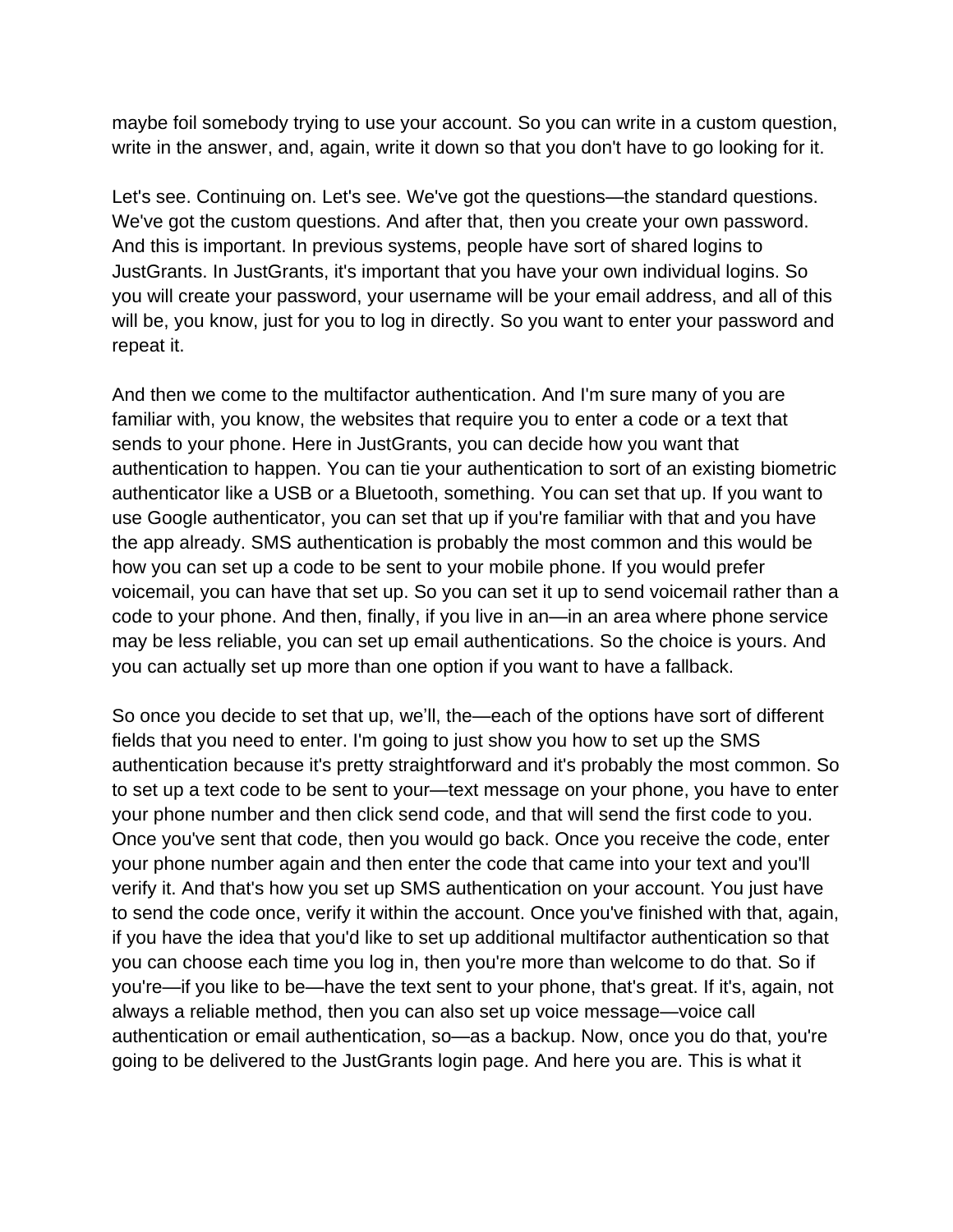looks like. You want to log in to JustGrants. And once you log in to JustGrants, that's the final step that actually activates your JustGrants account.

So those are ways that you can—that you have control over your own profile information. Setting up new users in JustGrants is no longer—does no longer require the intervention of anyone from the Department of Justice. This is all handled internally within your own organization. So that is really kind of a benefit, because you don't have to wait for DOJ to respond with assistance there. So I'm going to do another demonstration that talks a little bit about how to—how to update the entity administrators.

I think as the original video mentioned, there can only be one entity administrator in your JustGrants account at a time, and that can feel restricted. And the reason that we do that is really kind of for, you know, security purposes and, you know, we make sure that the entity administrator really is the only person that can manage user accounts. However, if the entity administrator is going on vacation, or is going to be on leave, or is gone really for a few days, then you really want to be sure that your organization has determined who would be the backup entity administrator if the original—if the existing one is gone. And the reason for that is because if you need to transfer the use—transfer access of an award or an application to another person due to, you know, an unexpected absence by, you know, a grant award administrator or financial manager, then the entity administrator is going to need to react right away to make sure that happens. So if that person is on vacation, you can't—they can't react right away. It's a good idea then to be able to move that entity administrator role to another person, and this is how it's done. In DIAMD, all the steps to make all of these changes are very short, very easy.

LISA HARTMAN: I'm sorry. The—our—there we go. Sorry about that. Some of these have a little audio behind them. So to change the entity administrator, the first thing we're going to do once we get into DIAMD is check—is use the Manage Entity button here. This is where you manage all aspects of your entity in JustGrants. So when you click that, you can see that we are associated with a particular DUNS number, you can see who the current entity administrator is. And in the middle here, we can select another active member to replace the current entity administrator. So it's just a matter of searching, locating the person who's going to take over temporarily or permanently as the entity administrator, and then clicking submit. It could not be fewer steps really if we tried. So the thing about this is once that Submit button is clicked, then the person that we selected becomes the new entity administrator. The current entity administrator will no longer have access to DIAMD.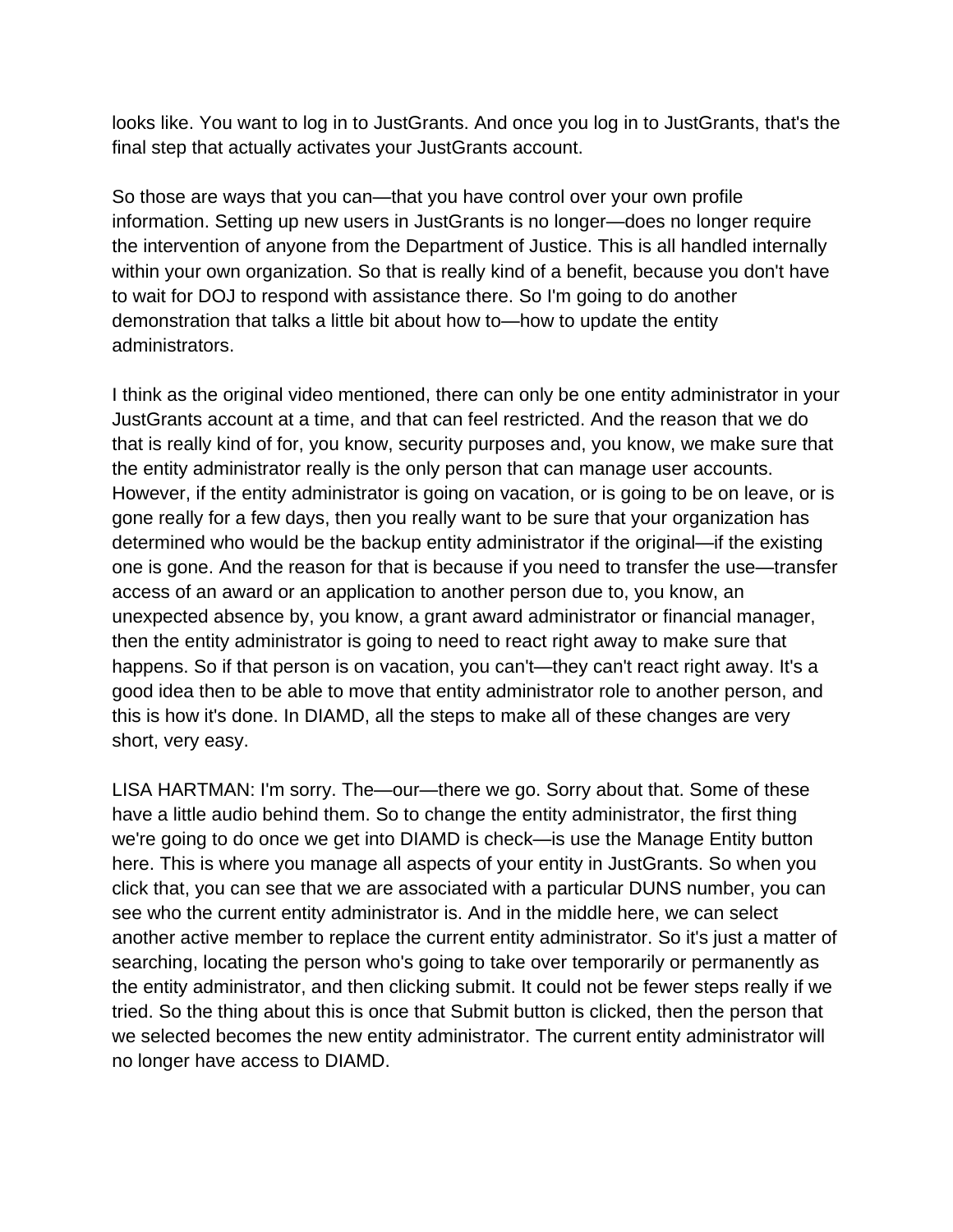So, at this point, Bridget, I'm wondering if you could check the Q&A and see if there are any questions regarding JustGrants onboarding that we've come to so far.

BRIDGET MEALIA: All righty, Lisa. So let's go with—our first one we had, "What is AOR? Submitting information and getting confirmation to them was listed as one of the steps."

LISA HARTMAN: Yes. The AOR is actually a role in Grants—in SAM.gov. So there are—we're talking about three different systems that you need to—that you need to use in order to apply. So the first one from—is SAM.gov. And this is a general website for all federal—all entities that want to do business or receive funding from the federal government. So you have to register there to get funding from any federal agency. And the AOR is a role within SAM.gov. So they're essentially like an authorized representative but—that is listed in SAM.gov. In JustGrants, we also have an authorized representative whose role is to accept or decline funding. And often it's the same person. The AOR in SAM.gov is the same person as the authorized rep in JustGrants, but the two separate systems, they have to have two separate users. They just play similar roles in both of those systems.

BRIDGET MEALIA: Okay. Thank you.

LISA HARTMAN: Uh-hmm.

BRIDGET MEALIA: "Where do you find the SF-424 and SF-LLL forms? Are they now in JustGrants?"

LISA HARTMAN: That's a good question. Actually, you enter the SF-424 and SF-LLL in Grants.gov. So all funding opportunities begin in Grants.gov. Before you even have a JustGrants account, you have to go and look for the funding in Grants.gov. And once you're in Grants.gov, if you find a Department of Justice funding opportunity in Grants.gov, the SF-424 and SF-LLL appear there automatically, and you can enter the information in Grants.gov directly into—you know, into a web-based form. When you submit that part of the application from Grants.gov to JustGrants those two forms automatically come over to JustGrants and you don't have to—you know, you don't necessarily have to, you know, re-enter them.

BRIDGET MEALIA: Great. Thank you. "If we have three OVW awards, will I need separate email addresses for each one? Currently, I have two awards but only one email address."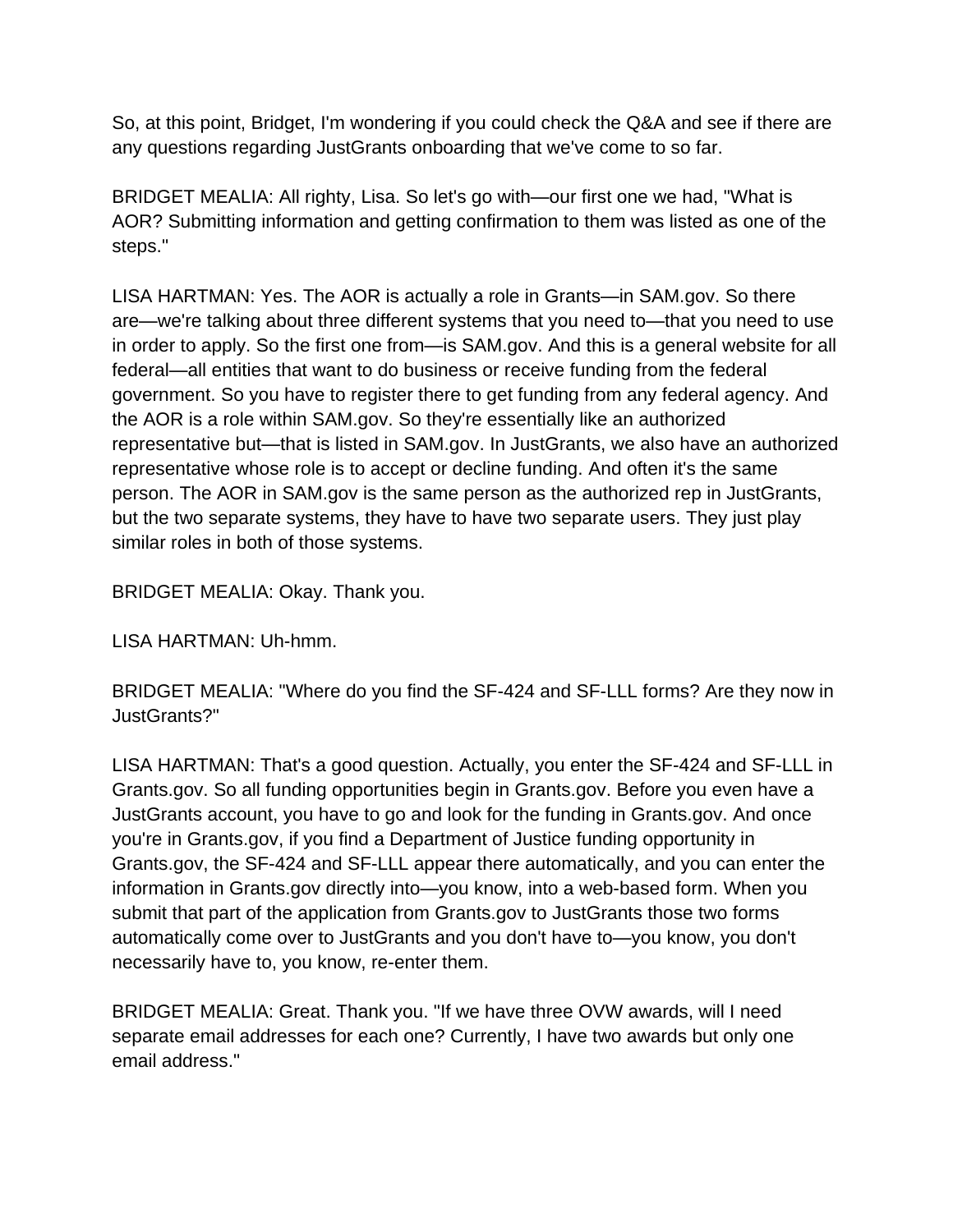LISA HARTMAN: So that's a good question. And it's a little more complicated than three OVW awards. So it has to do—your—the different—unique email addresses have to do with the DUNS number that you're using to create your JustGrants account. So for instance, here's an example. Let's say we have the City of Arlington. You know, it's not far from where we are. And the City of Arlington might be looking for funding related to the administrative offices. And that might be a DUNS number—the administrative offices have a DUNS number and they would apply for funding that sort of, you know, relates to administration of the County of Arlington. Now, the police department or sheriff's departments for the County of Arlington may be applying for a different type of funding related to law enforcement that the—that the administrative officers wouldn't necessarily be eligible for. So the sheriff's department then needs to have their own DUNS number in which to apply for this different type of funding. And then they would have a separate DUNS number—they would have a completely separate JustGrants account. So that's—if—so if you are a person that would be managing awards or applications in both of those different aspects, if you'd be, you know, working with awards in—you know, for the administrative offices and for the sheriff's offices, that's a situation in which you would need to have unique login information.

So if you have—if your OVW awards are all three related under the same DUNS number, then you only need one login to JustGrants. If—you know, if they're under different DUNS numbers, that's when you need to have the two different unique logins. So I guess the bottom line is if you can see all three of them in your JustGrants accounts now, that's all you need. You just need to log in to one JustGrants account to see all of those awards. But if you can only see two in your account and not the third, then, you know, it's entirely possible the services has been set up or applied for under a different DUNS number.

BRIDGET MEALIA: Okay. Great. Thank you. That answered a few questions in there concerning DUNS number. So let's get to the next one. Question. "Do you—distribution link registration." I'm not sure I understand that one.

LISA HARTMAN: Yeah. Maybe once we get ready on that question, we can—we can answer it next time we stop for questions.

BRIDGET MEALIA: Yes. Great. Let's—and the next one. And, "Is it only the entity administrator who can change the entity adminis—who can change who the entity administrator is? It makes sense that it works that way but I just want to be very clear."

LISA HARTMAN: Yes. That is—that is the case. Only the entity administrator in your organization can assign a new entity administrator. So that is—that, you know, can be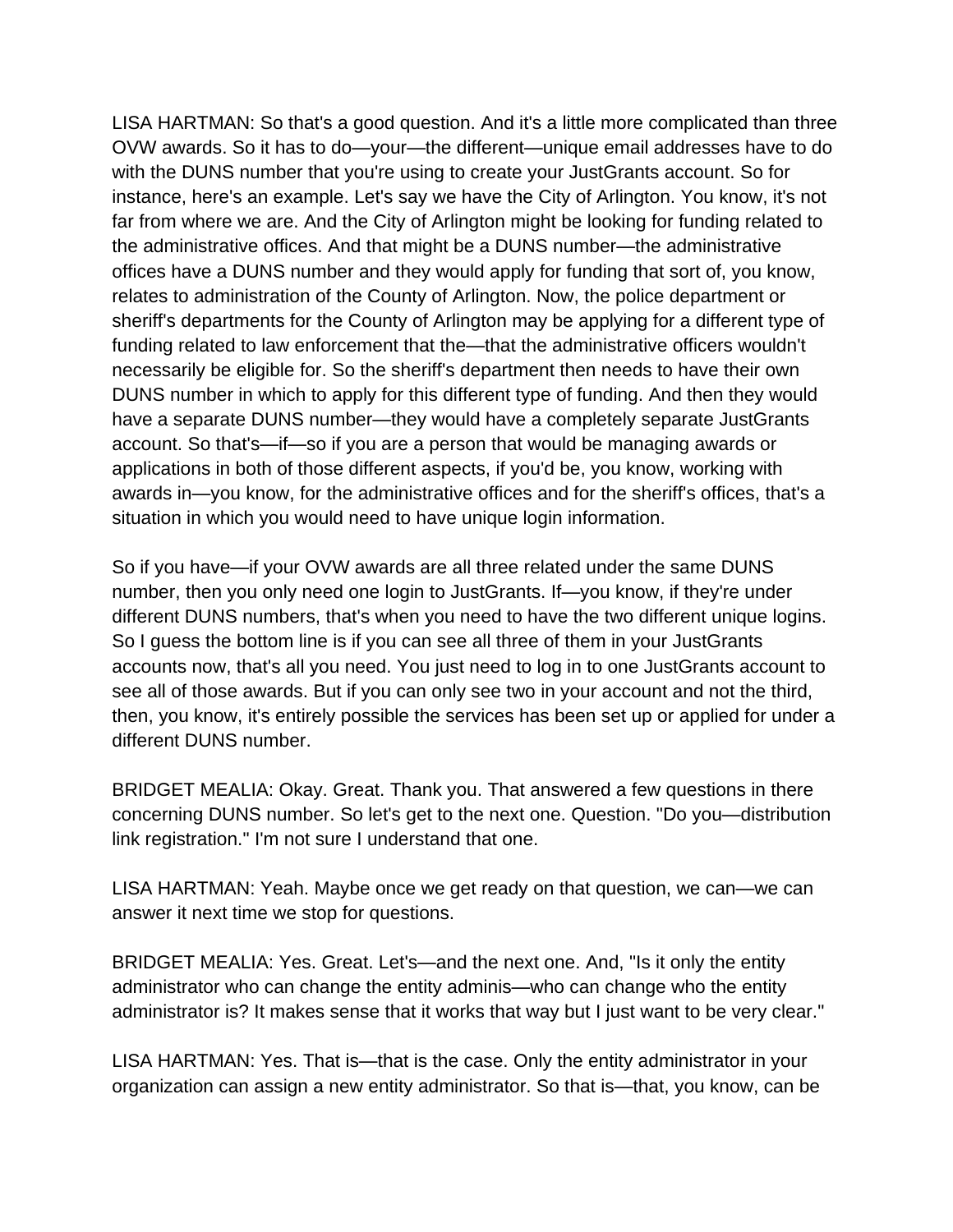problematic because there are—there's always potential for a situation in which your entity administrator is out unexpectedly. So if your entity administrator is out unexpectedly and you need to reassign that entity administrator role to another person, at that point, you'll need to get our technical support folks involved and we'll be happy to help you with that.

One of the things that you would need to do in order to move that process forward is our technical support people, if they're the ones inviting a new entity administrator, they're going to automatically send an email to your SAM.gov point of—the UEI point of contact. So before you call our support folks, you'll need to log into SAM.gov and determine who that EDI point of contact is there and make sure it's the person you want us to assign as the new entity administrator. So that's kind of the first step before calling support. So once that happens, our support—our support folks can generate a new registration email to that entity administrator that you want to change to and the process can move forward.

BRIDGET MEALIA: Great. Speaking of entity administrators, we have two more questions about them. "Can they be the same,"—sorry. "Does the entity administrator have to be the same person as the identified—as the one identified in SAM?"

LISA HARTMAN: It does not. So the—it does not and—so the person who's identified in SAM is not going to be the JustGrants entity administrator, not a problem. They do need to—they are going to be the first person invited and they are going to need to, at least, onboard the person who's going to replace them. So once they onboard the person who's going to replace them and follow those steps to—you know, to change the entity administrator, then they—then they have—you know, they don't have to perform that role any longer, but they do have to perform—you know, they do have to onboard that first person and then, you know, make that initial change.

BRIDGET MEALIA: Thank you. "Now, does second entity administrator have their own email and code or must they use the same one?"

LISA HARTMAN: No. They'll have their own email and code. We really highly encourage everyone to have their own email and code. And that's because, you know, often the multifactor authentication is so personal, you know? It's going to be sent to your telephone number. It's going to be sent to your email address. So trying to share, you know, the ability to log in between two different people is really problematic. So we highly encourage each person to have their own individual login and email address rather than try to figure out how to share them.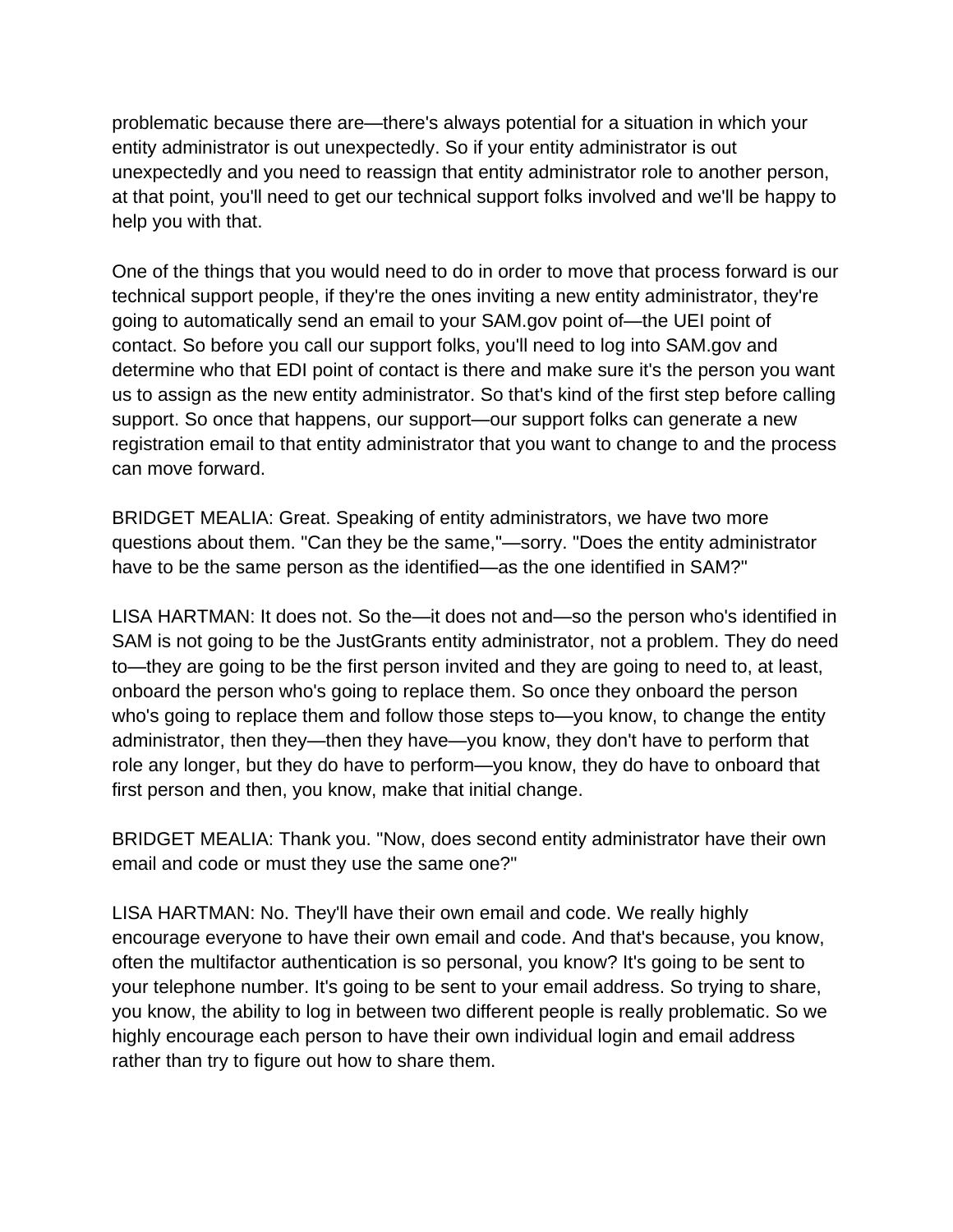BRIDGET MEALIA: All right. "Can one email be used for two DUNS numbers if a person is responsible for two organizations?"

LISA HARTMAN: No. JustGrants recognizes that email address as associated with a particular DUNS number. So if you use the same email address for two different DUNS numbers, it's going to completely confuse JustGrants. Each DUNS number account must have its own—it's—your own unique email to log in to that account.

BRIDGET MEALIA: Okay. All righty. And, speaking of DUNS numbers, "Will that be changing to use the new UEI number?"

LISA HARTMAN: Oh, yes. You have clearly been up on your news. Yes. In April—on April 4th of this year, the UEI number or Unique Entity Identifier number is going to replace the DUNS number in all accounts, you know, federal agency-wide. You know, not just DOJ but federal agency-wide. So those of you who already have JustGrants accounts will see your UEI number already in existence there. And so the transformation between, you know, one number and the other is not going to be, you know, highly impactful but it will—you know, the DUNS numbers are going to be eventually going away and these UEI numbers are going to be the primary unique identifier for a JustGrants account. And for now and until April 4th, the DUNS number is that, but there will be a transformation in April.

BRIDGET MEALIA: Okay. Great. And do we have time for a few more questions?

LISA HARTMAN: You know what, I'd like to try and move on because we have a few more slots. We can certainly stop—we can certainly stop and answer questions and we'll have time for questions at the end as well.

BRIDGET MEALIA: Perfect. Thank you, Lisa.

LISA HARTMAN: Yeah. Thank you so much, Bridget, for helping out with that. So I'd like to start taking a look at the application submission process as a whole. So we talked briefly about SAM.gov and the importance of having a SAM.gov account and identifying that SAM.gov EDI point of contact who will become automatically your entity administrator. But when you're actually beginning the application process, you're going to begin in Grants.gov. Now, Grants.gov is not a Department of Justice website. This is a—this is a website that provides funding opportunities from, you know, wide range of federal agencies, not just DOJ. But our DOJ funding opportunities start here. So with Grants.gov, you'll need to go in to this—to this system and look for the opportunities you want. You're going to have—with this two-step application process, you're going to have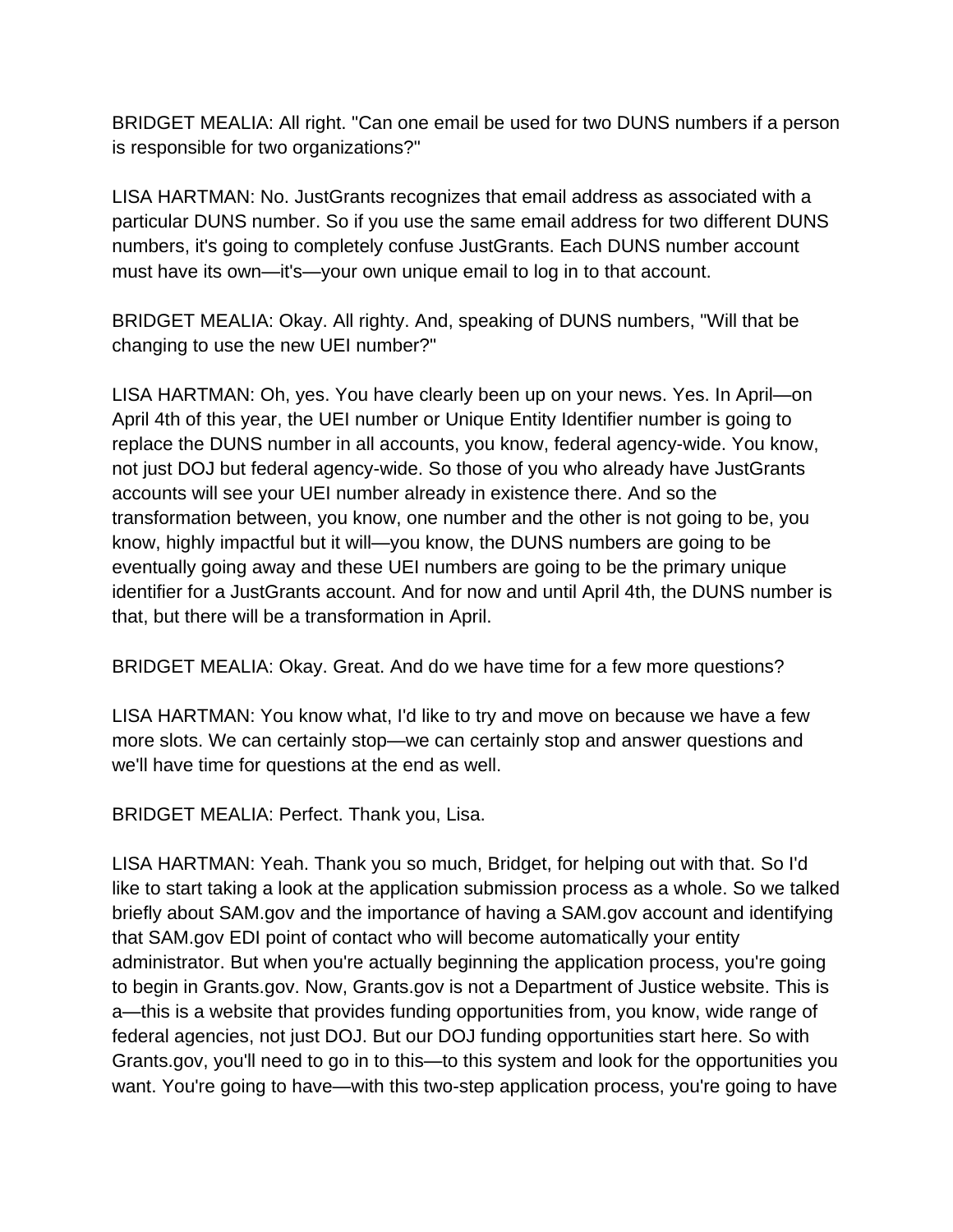two application submission deadlines. So in Grants.gov, there's going to be an application submission deadline. Once that deadline passes, the solicitation will be removed and no one will be able to apply on that solicitation any longer. The amount of information that's entered into Grants.gov is pretty minimal, so as long as you can get that information in prior to the deadline, then your application will move into JustGrants. And then you'll have a second deadline in JustGrants to complete that application, and typically it's two weeks or so longer than the Grants.gov deadline.

So, you know, again, once you've located that funding opportunity with DOJ, when you—when you locate that and decide to apply in Grants.gov, you'll be presented with the SF-424 and SF-LLL. And aside from these two forms, most of—the rest of your applications entered in JustGrants. So once you fulfill those two forms and submit your application, preliminary application in Grants.gov, then all of that will appear in JustGrants for you to complete. Now, some people will ask, "Well, what if I don't know yet, in Grants.gov, what my budget is going to be? For instance, I don't really—we haven't really fleshed all that out yet." That's fine. In Grants.gov, you can enter preliminary information. It doesn't have to be the accurate and the final information you're going to submit but you need to get it in before the deadline. So put in your preliminary information. You can update everything in JustGrants prior to submitting to DOJ.

So, again, each solicitation has an application submission deadline in Grants.gov. After this date, the solicitation is removed from Grants.gov and no one is going to be able to apply any longer. Now, it is highly recommended that you check the due date in Grants.gov and try to submit at least 72 hours prior to the deadline, because it's not an immediate—it's not an immediate submission to JustGrants. In Grants.gov, before your application is submitted to JustGrants, it's going to take several—a couple of days to validate your information in Grants.gov. And the last thing that you want is to submit, you know, too late to be able to adjust to any invalid entries or changes that are requested. So 72 hours is probably the least window that you would like to have in order to validate your application and be—allow enough time for making updates.

So, at this time, I'm going to play another video, and this has to do with submitting your application in Grants.gov. So I'll set this up.

## [video playing]

Welcome to the JustGrants Application Mechanics: Submitting an Application Web Series. In this video you will learn the steps for initiating your application submission in Grants.gov. The process of submitting an application in JustGrants begins in Grants.gov. It is important to remember that you will have two submission deadlines.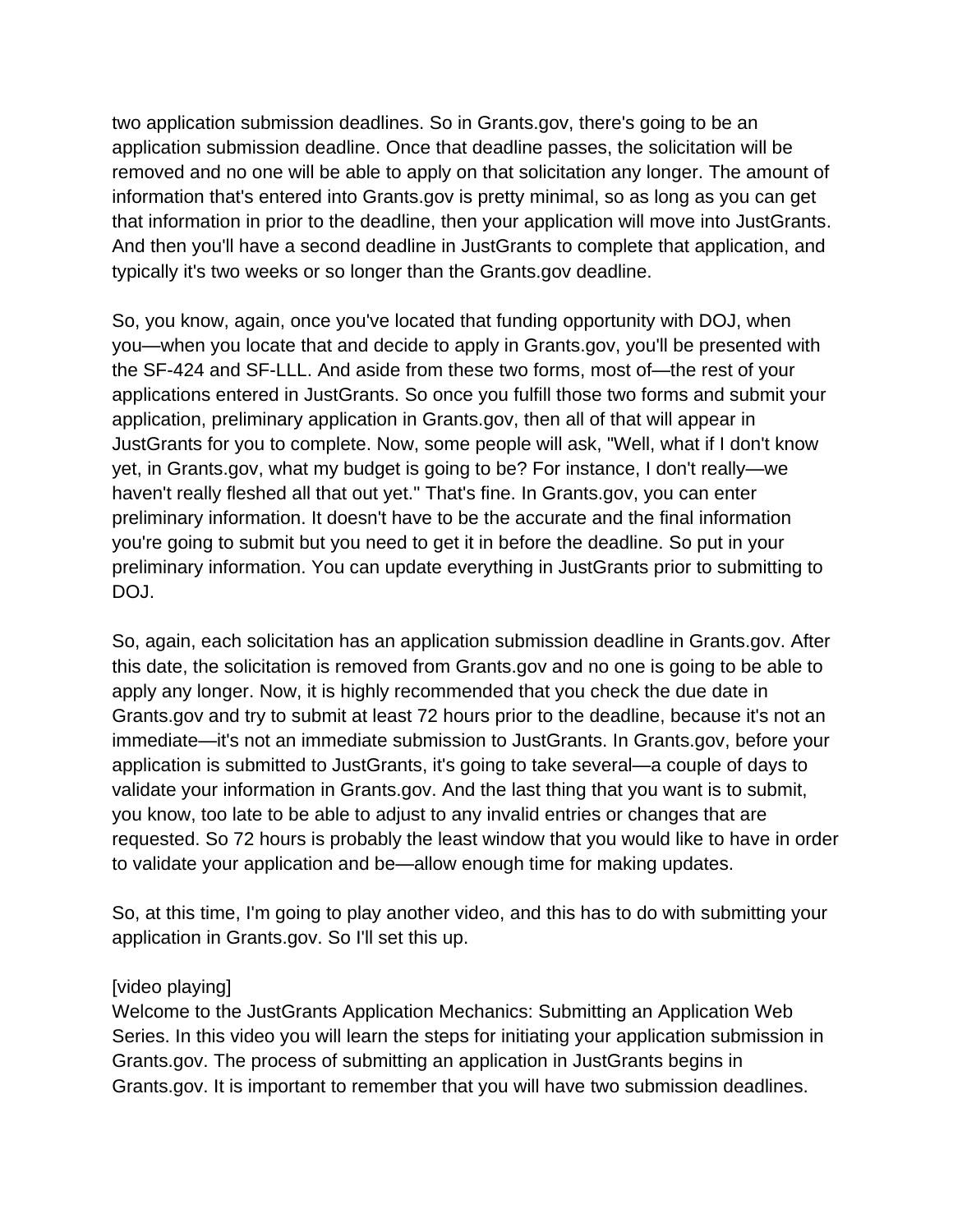The first is in Grants.gov for submitting the SF-424 and SF-LLL, and the second is the deadline for JustGrants, in which you will complete and submit web-based forms and attachments required for the published solicitation. The two deadlines can be found on the cover page of the solicitation. Most of the application requirements will be submitted in JustGrants and you can submit early in both systems if you would like. Your application will have specific requests based on the requirements of the solicitation.

Let's review the application submission process in detail. We will start with the first step, which is applying through Grants.gov. Grants.gov is where you will go to find any federal funding opportunities and apply for those funding opportunities. The website has a wealth of tutorials and assistance to help you with registering, user roles, searching for grants, grant opportunities, and applying on Grants.gov. DOJ applications require that two items be completed.

First, submit an application package in Grants.gov, and second, submit the SF-424 and the SF-LLL. Applicants applying through the COPS Office will need to submit a supplemental SF-424B. You should complete and submit the required documents in Grants.gov as soon as possible, and not later than 48–72 hours prior to the Grants.gov deadline. This allows for time to correct any problems or errors that may occur. Within 48 hours after submitting the application in Grants.gov, the applicant should receive four notifications from Grants.gov. These include the application receipt, a validation receipt, a grantor agency retrieval receipt, and an agency tracking number assignment. Within 24 hours after receiving a confirmation email from Grants.gov, the Application Submitter will receive an email from JustGrants with instructions for a JustGrants login. When the Application Submitter logs into JustGrants, they will find the information submitted in Grants.gov populated in the JustGrants application.

Now, let's go through the steps you will follow in Grants.gov in more detail.

To locate a funding opportunity, use the Search Grants tab at the top of the page. You can filter the search to locate funding opportunities that are specific to your needs. You can search for grants by Opportunity Status, Funding Instrument Type, Eligibility, Category, and Agency. Take some time to review all of the options in each of these filters.

Once you find an opportunity you would like to explore, select the Opportunity Number to view the requirements. When you open the grant opportunity, review the information included in the Synopsis, Search History, Related Documents, and Package tabs to see if this opportunity is one that would benefit your organization. If you choose to apply,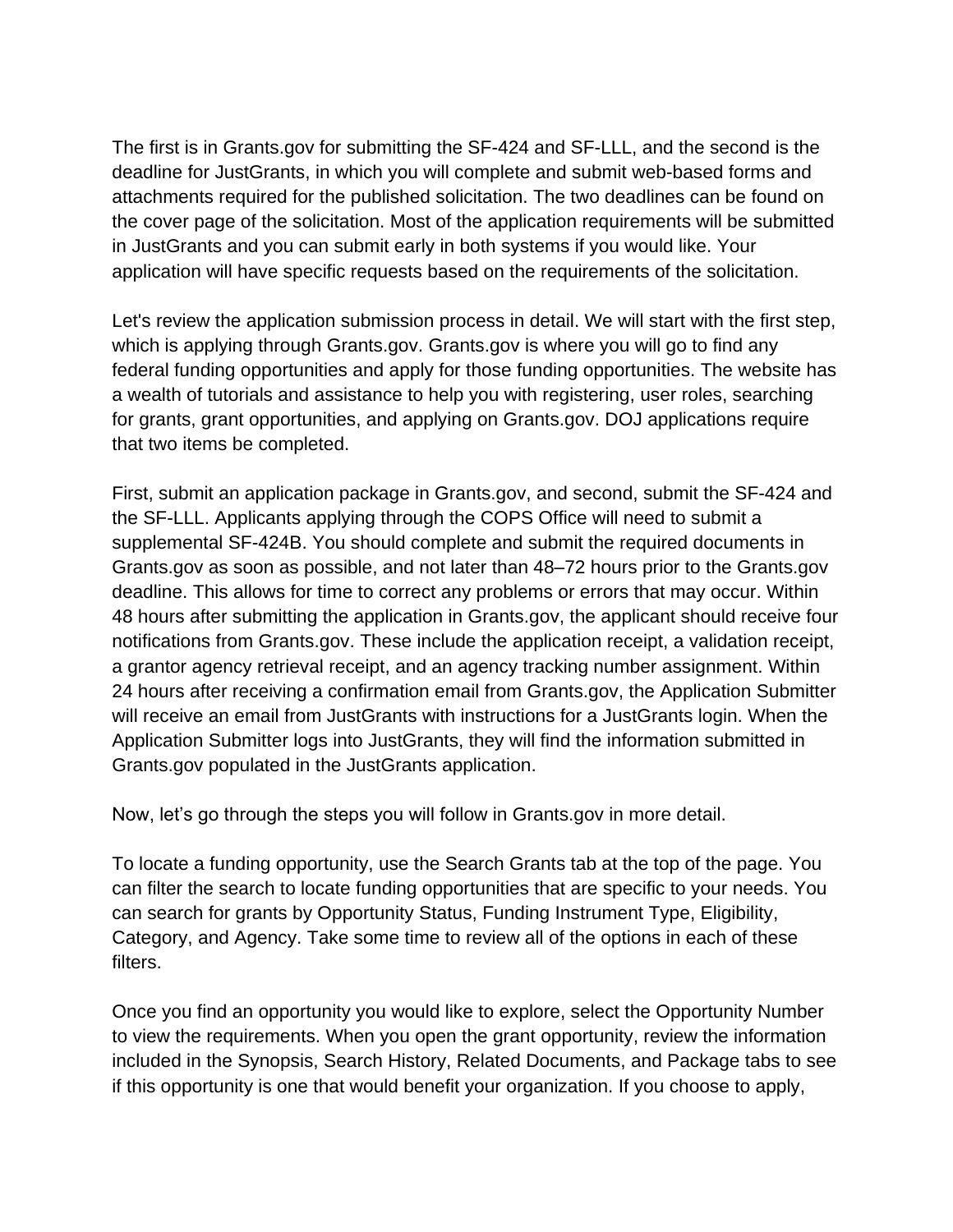select the Apply button. You will need to log in or create a Grants.gov account to apply. Note that the person's name and email that you put into section F on the SF-424 form is extremely important. This person will automatically become the Application Submitter for your entity's application. The Application Submitter is the only person who can complete the application in JustGrants. If you need to change who the Application Submitter is, the Entity Administrator will need to reassign this role after the application has been submitted in Grants.gov. SF-424 data fields that are marked as mandatory must be fully completed in Grants.gov in order to complete part 1 of the DOJ's two-step application process. It is okay to provide preliminary estimations or responses. An important thing to remember is that an applicant pushing the Submit button multiple times in Grants.gov will cause duplicate submissions. In this scenario, the user will be asked to withdraw any duplicates before continuing.

From the Track my Application section, you can track if your application status is Received, Validated, Rejected with Errors, or Retrieved by Agency, and find the Agency Tracking Number Assigned. Be aware that just because you receive a confirmation that your application has been received, it does not mean it has been approved. It is only confirmation that the application has been received. It is possible to first receive a message indicating that the application is received, and then receive a rejection notice a few minutes or hours later.

When it comes to your SF-424 and SF-LLL, it is best to have those documents completed way before the deadline so that if there are any changes or updates you can get those in on time, so it doesn't cause a rejection. Upon submission, Grants.gov will display a tracking number for the application. This number corresponds to the JustGrants Case ID.

Now that we've covered the process in Grants.gov, let's move to the process in JustGrants. There are three JustGrants Application Submission videos available on this website, titled "Locating an Application," "Submitting an Application," and "Completing a Budget Detail Form." These short videos will assist you in continuing the application submission process in JustGrants. This is where you will complete most of your application, and you will see how the tracking number from Grants.gov is linked in JustGrants. There are certain web-based forms that must be submitted directly into the system. and you should be sure to check the solicitation to know which web-based forms are required. You may need to submit items such as the proposal abstract, solicitation-specific data, goals, objectives, deliverables, timeline, budget information, and disclosure of duplication in cost items. Based on the solicitation requirements, these documents may be included as web-based forms or uploaded as attachments.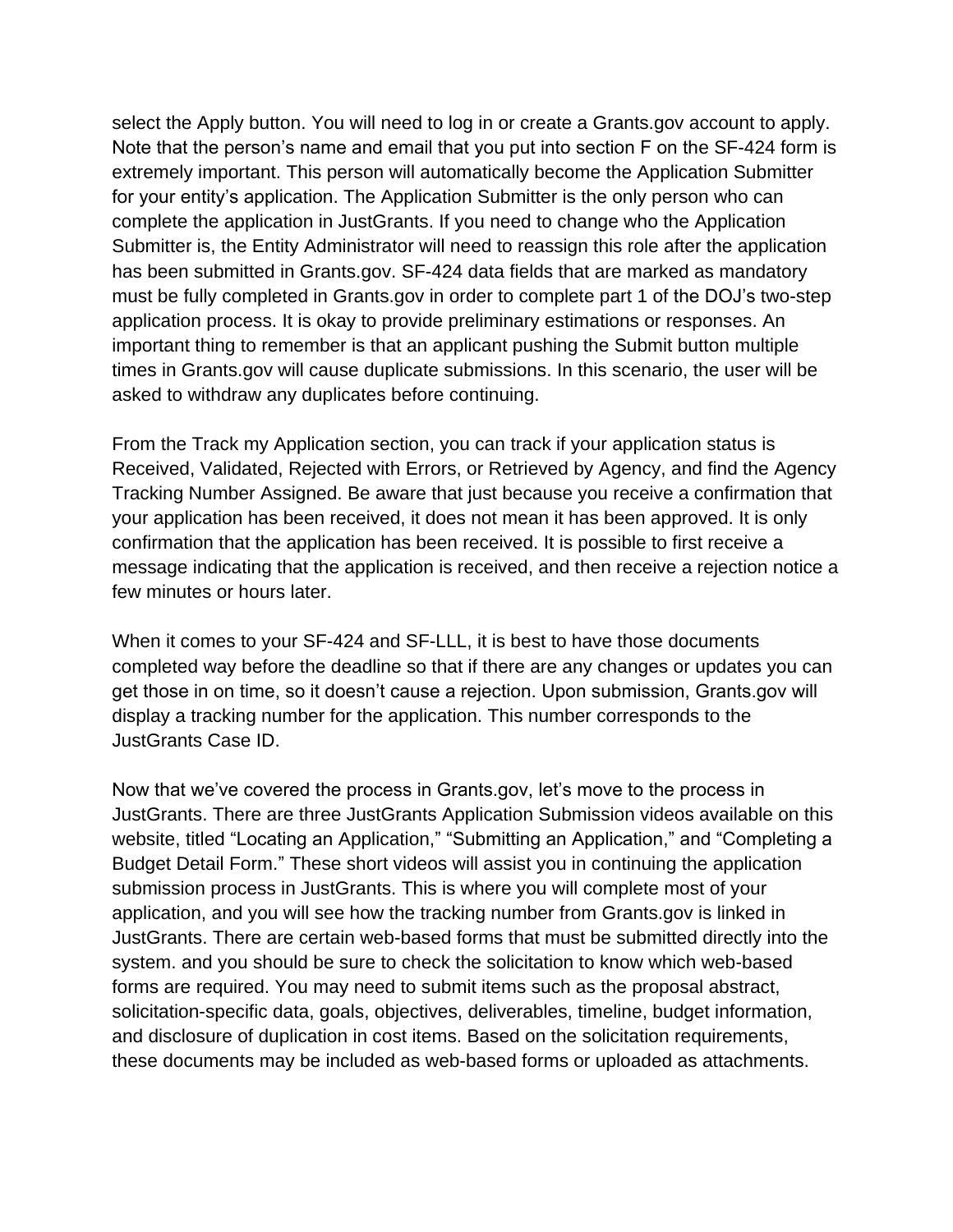This concludes this Application Mechanics video on Initiating Application Submissions in Grants.gov.

LISA HARTMAN: All right. Again, the Grants—Grants.gov is a separate system from JustGrants and so the login is different from JustGrants. Grants.gov provides access to funding opportunities from multiple government agencies and is not managed by DOJ. So we're going to provide an—we'll provide a demo on the Grants.gov—or, sorry. The JustGrants application process here in a moment, but if you need quite—if you have questions about Grants.gov, they have a separate support desk that you can call for support with Grants.gov.

So let's see. So once you determine the funding opportunity and applied, then you're going to get notifications as mentioned from Grants.gov confirming the receipt of the SF-424 and stating whether the SF-424 and SF-LLL were validated and submitted or were rejected with errors. Notification includes an explanation for any errors. So it's a good idea, again, to have time to submit in Grants.gov 42 to 78 hours prior to the deadline to give you time you need to correct any errors. You will not be able to correct errors or continue with the application process once that deadline in Grants.gov has passed.

So the Office of Justice Programs, OJP Grant Application Resource Guide provides guidance to assist Grant applicants in preparing and submitting applications for funding. It addresses a variety of policy, statutes, and regulations that apply to many or, in some cases, all OJP program applicants. Now, you can find training on Grants.gov support page. And a link to that page is provided in the OJP Grant Application Resource Guide. Grants.gov training on their website includes instructions on how to register in Grants.gov, the various user roles associated with that system, and how to search for federal grants and how to begin the application process.

Now, keep in mind, again, that just because you received a confirmation, your application was received. You may also receive notification that your application has been rejected. Confirmation of the application does not mean it's been approved.

All right. So I'd like to then move on to the application submission process in Just Grants. Now, once the application is moved from Grants.gov to JustGrants, both of the application work begins. Now, there are certain web-based forms that must be submitted directly into the system. These include your proposal abstract and solicitation—proposal abstract and proposal narrative. For those of you who are return users, you'll need to send your goals, objectives, deliverables, and timeline like before and you want to make sure your budget information is included in the budget detail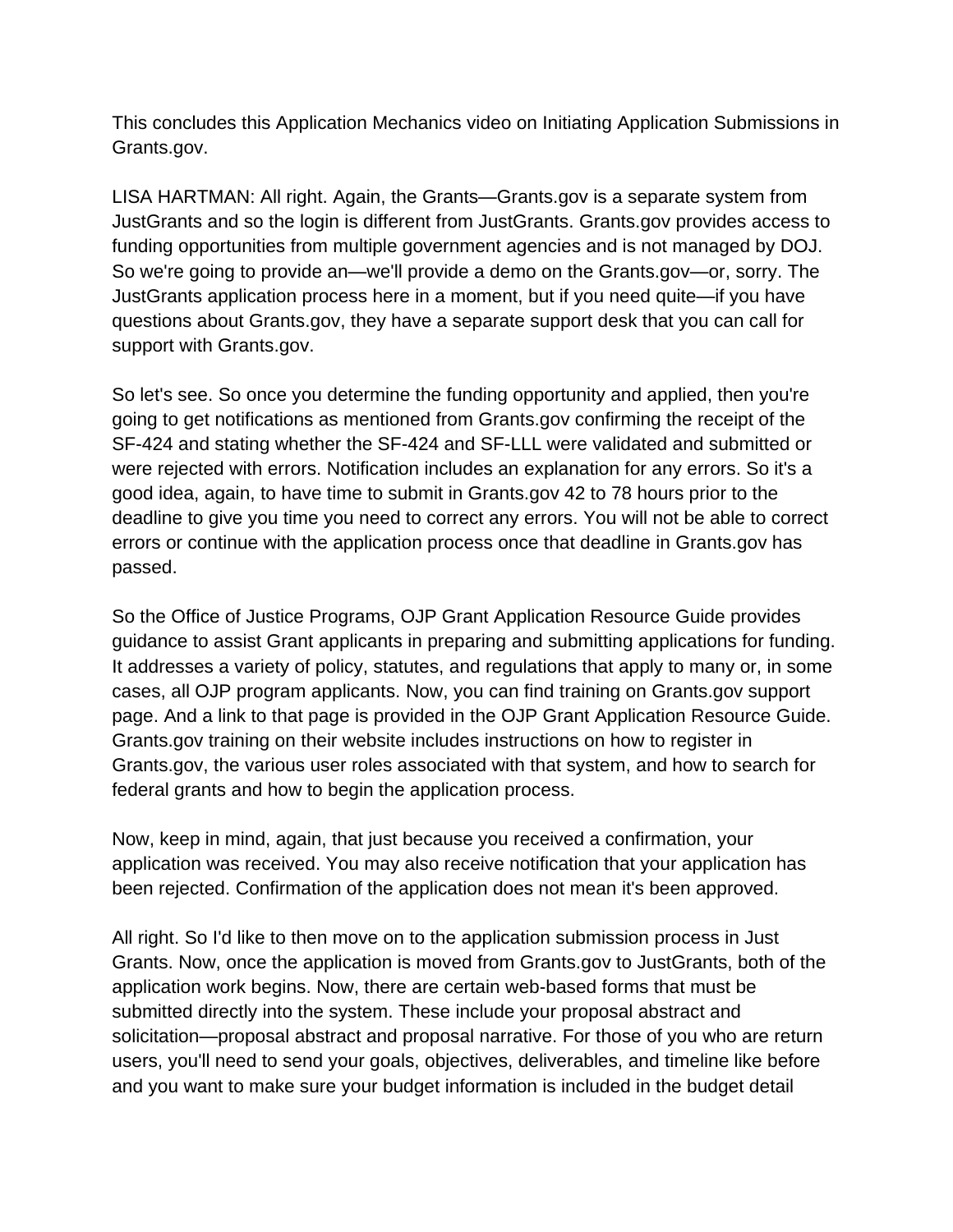form, and we'll talk about that in tomorrow's session. Now, the application submitter role needs to be applied to the users who need it if you've already started your onboarding in JustGrants. Please make sure you click—again, submit only once when putting your application in Gants.gov. If you click it more than once, it will submit multiple applications, and then when you open JustGrants you'll be asked to withdraw any duplicate. One of the most important things when you're entering your application information in JustGrants is pay attention to the attachment categories you select when you're uploading files into a JustGrants application. It may seem like a small field but JustGrants will place those files in the section of the application that corresponds to that attachment category. One of the biggest questions we have is, "I uploaded my—I uploaded my proposal narrative and now I can't find it." And that's because in uploading the proposal narrative, the proposal narrative category was not selected, and so the proposal narrative was placed in the application in the section that related to that attachment category. So, typically, if there is no default, the file category Other is defaulted by mistake and that's where all of the attachments wind up. So we just want to make sure that the attachment categories are a real focus and you select the one that indicates the type of file you're uploading.

Now, you can print all of the web-based entries in JustGrants by opening the Actions menu there and selecting the Print option. The Print option does not print any file attachments however. It's only going to print information you type directly into JustGrants. Any file attachments will be printed separately from your workstation or shared drive. And then there are a couple of sections that has their own sort of requirements we can talk about here in a moment.

Now, in many text fields in JustGrants, you can copy and paste text from Microsoft Word or Excel. And this is a way to use existing content to build your application. Be aware though that your pasted text may not format in exactly the same way as it did in Word or Excel because this is a different word processing system. You should always check to be sure it looks the way you want. We have formatting options in JustGrants that you can use to—you know, to move things around a bit. And then, again, you want to pay attention to Required section. You must complete the application in the way that JustGrants presents it.

For example, if your application contains web-based fields, JustGrants will not allow you to submit your budget as an attachment. You have to follow the steps indicated in the solicitation and displayed in JustGrants.

So I'm going to do a demo now on processing an application in JustGrants. And so we'll start here. When you log in for the first time, you'll be presented with this homepage.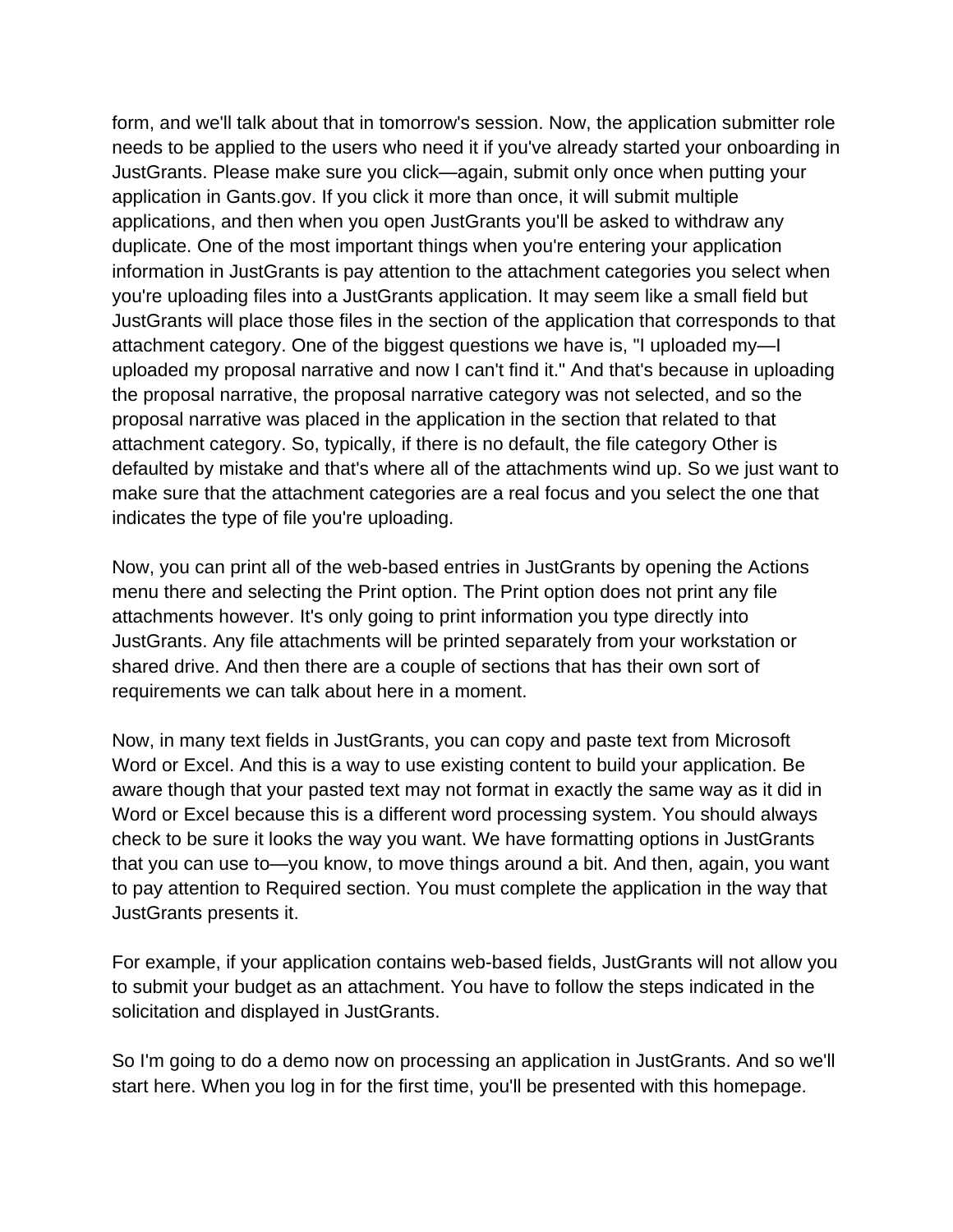And on the homepage, you see My Worklist. Everything you see in My Worklist is assigned directly to you, not to anybody else, so—and it's all—it's all work that needs to have action taken. I'm going to click open the application and you'll see here that the first page of the application, the Standard Applicant Information. The Funding Opportunity information at the top comes from Grants.gov. The Project Information comes from Grants.gov. And if you notice, you do have the opportunity in JustGrants to update that information. So, again, if you place preliminary information in based on your total estimated funding, you can update that here prior to submitting it to DOJ. So don't be afraid to enter information that you know you'll change from Grants.gov.

All right. Continuing on, there is a section down here at the bottom of this page—at the bottom, we're looking at here called Areas Affected by Projects. And this is—this is a required field so you have to enter something. You can enter up to 10 entries here. And the Areas Affected by Project is asking for geographical information, whether your project is going to encompass a ZIP code, a county, a—you know, a congressional district, a state, the nation. You do want to, as much as possible, enter the geographical area that your project will cover. It doesn't have to be exact but it should be a pretty good idea so that as the application is reviewed, they'd have an idea of what they're looking at. You could—you're limited in the application to 10 entries. However, you can update that when you get to the Funded Award, the Funding Office.

Moving a little further, we're going to scroll down the screen a bit and we're going to see that the next—the next option we have is to indicate the application type. This is an initial application. The Application Submitter Contact Information is not editable because that would have to be reassigned by the entity administrator. Then, finally, we have the Type of Applicant Information, Executive Order and Delinquent Debt Information. So all of that is part of the first section of the application.

Now, you can, at this point, save the information that you've entered so far and remain on this page, or you can select Continue which will save and move to the next page, or you can use the menu to move yourself to the next page. You should click Save often because if you close this without saving, you may lose some information that you entered prior to closing.

Now, the Confirmed Authorized Representative is here. And in this section, you're going to select from a list of existing JustGrants users which authorized representative you want to assign to an award should this award be funded. Then the authorized representative does not have any activity to take on the application at all aside from having to be registered and logged in in order to appear on this list. The next field that we're going to look at here is the Verify Legal Name and Address. And the—this section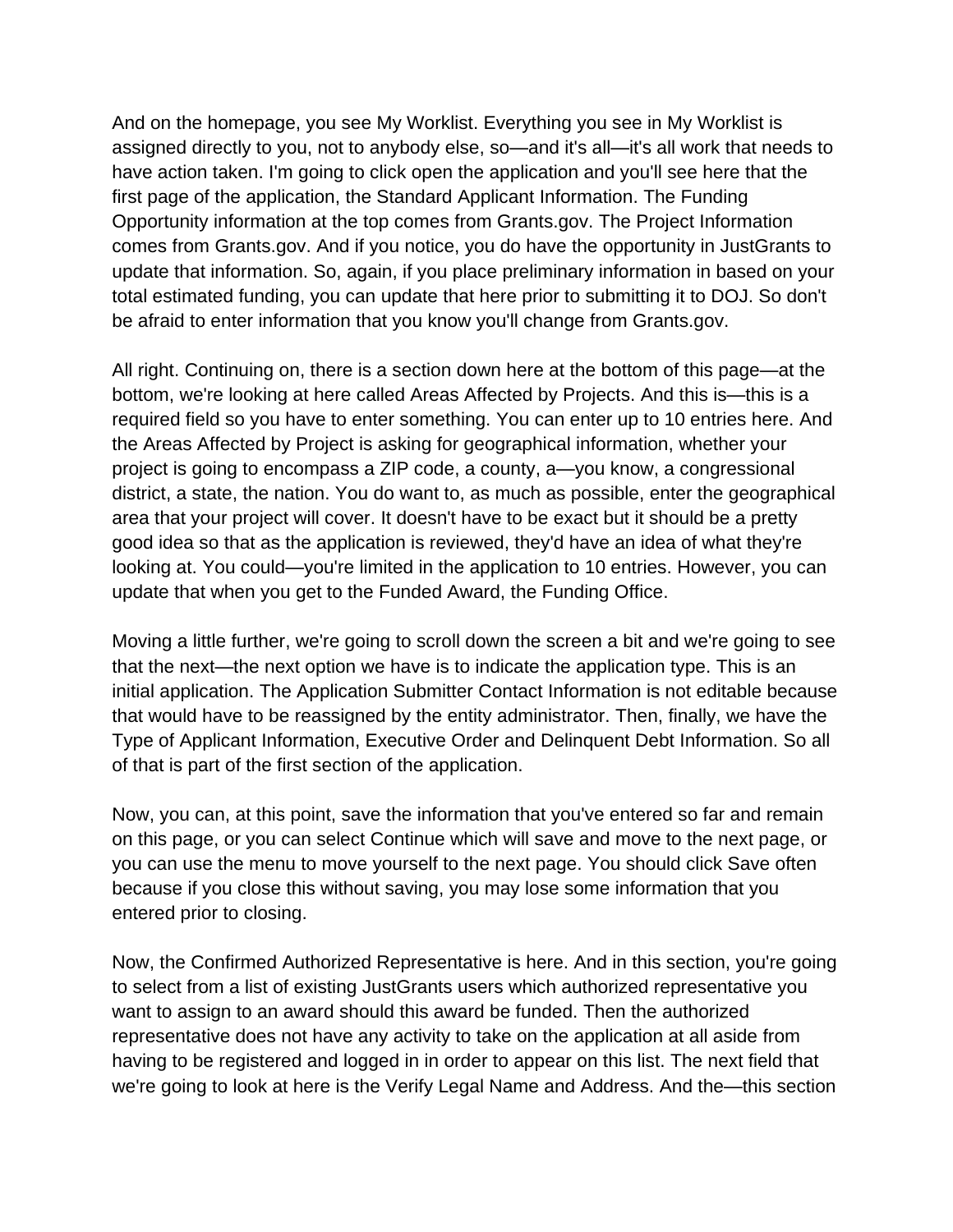will require you to certify that your entity information, physical address, mailing address, all of this is correct. And there is a checkbox at the bottom as you scroll to the bottom of this page that allows you to—allows you to verify that. But that is a required field that checkbox and you will not be able to submit until you verify this. If there are errors here, these—this information comes from SAM.gov, so you would have to go back to SAM.gov to correct the errors. It takes about 24 hours for that to update in JustGrants. The Proposal Abstract is typically typed directly in the field or copy then paste it. And that red asterisk indicates that it is a required field. Proposal Narrative also a required field. Proposal Narrative is typically uploaded so we'll use that Upload button to find the document and you can add Goals—Goal Statements, Objectives and Deliverables if your solicitation requires that. You can add that here by selecting that Plus New Goal options.

So I'm going to go past this budget information because we're going to spend a little more time on that in tomorrow's session. But the budget information, you see the different categories here on the menu on the right and you'll just work through the categories and add the information sort of as needed. So this goes pretty quickly through some of the categories. But you can see for each of the budget categories there's a + Add Item where you add line items, an X Delete line item in which you can remove a line item. And at the bottom of each of these sections is a narrative. So it's not required to enter information in the narrative. However, it's encouraged if you need to further explain, you know, your entry in each of these budget categories.

So I'm going to move forward just a little bit and see if we can get down to the Budget Summary actually here. We'll talk a little bit more about this in tomorrow's session as well. But the Budget Summary allows you to compare the total information in each category against any spreadsheet that you might have. We have Budget and Financial Attachments, and I'm going to take a look at this because these different categories are related to the File Attachment category, so you want to make sure that they match. That way you'll find your uploaded documents where you expect.

Now, some of these other categories here are, again, Uploads. And we have these Disclosures and Assurances, each of which needs to be entered. Now, the Disclosure of Lobbying Activities is the SF-LLL, and you'll see that here delivered from Grants.gov. You won't need to make any changes there. So, again, we're going quickly through some of these Disclosures and Assurances. Each one of these has a checkbox at the bottom that will require you to certify. So you can see on this one, I Agree With The Above Statements checkbox. And, in some cases, you have the opportunity to upload additional files. I'm going to stop this here so we have a little time to take a look. But at the very end of this JustGrants application is the Certify and Submit section. And this is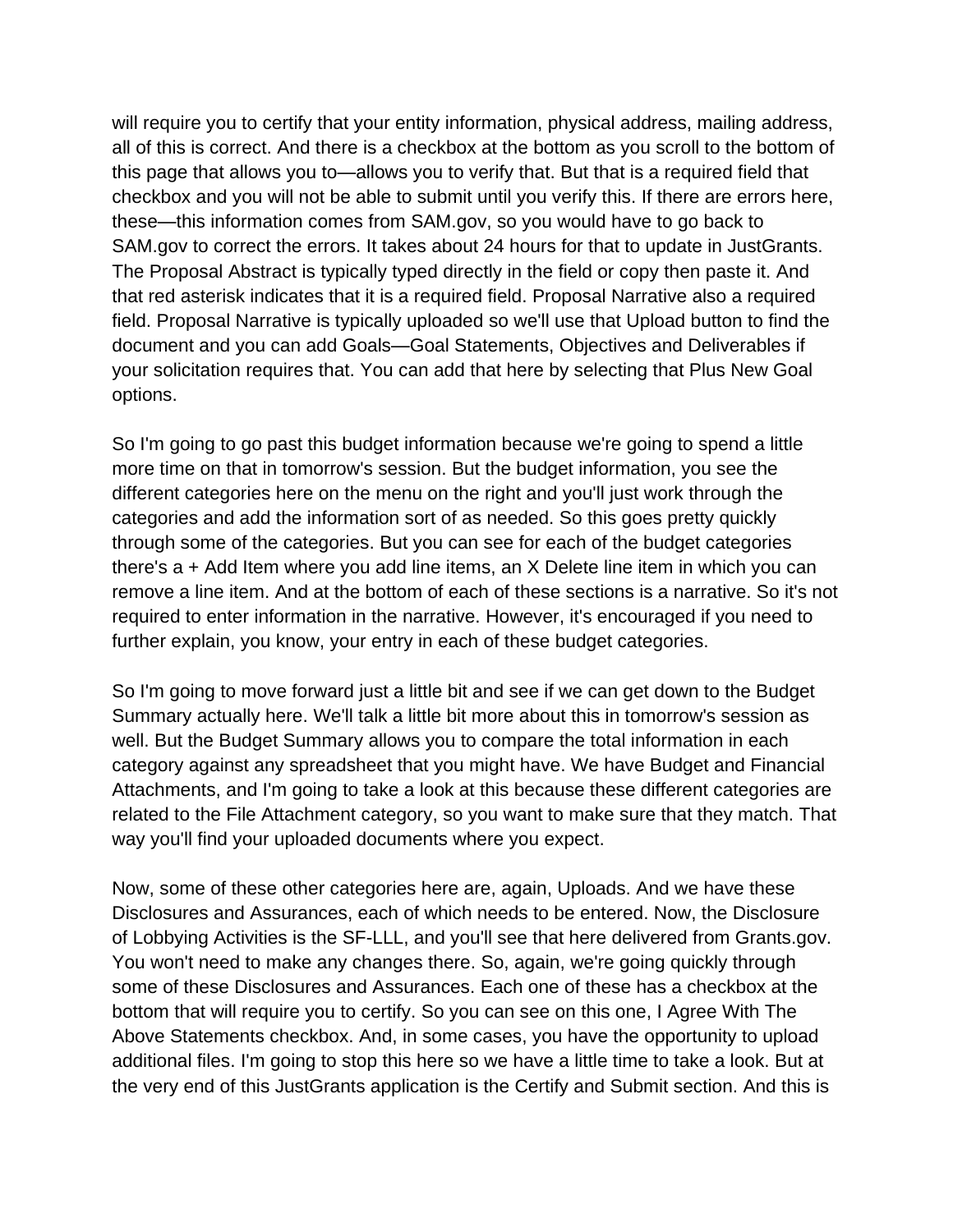where you can open up each of the previous sections in a read only capacity. And you'll be able to read through all of your entries in the application prior to submitting. If you find errors in any of these—any of these sections, you just need to go back to that section and make the updates that you need and then come back here to the Certify and Submit section again to submit.

Prior to submitting this Final Review and Certification of Application Confirmation checkbox must be checked. And that is sort of your certification as the application submitter that, you know, everything is as you intend it to be. That box must be checked in order for the Submit button to work. Notice the red asterisks in those sections. Those sections are required by the solicitation.

So we'll check that Final Review and Certification and then click Submit. And once you click Submit, then there are a number of validations in JustGrants that are performed on this application. And if there are any errors or missing information, you will see a pink banner at the top of the page that then will display the fields and the sections that you need to go and review if you've missed something or if, for instance, there are discrepancies in your budget figures.

So those are the steps done to go through the application. And, again, in tomorrow's session, we're going to look at that again. We'll look at pretty much all of the sections one by one. But we'll focus primarily on the budget entry there.

So what to expect after submitting an application? So once the application has been submitted and it's on its way to DOJ, you will—it will wade through DOJ and go through a review process. Once all the applications for the solicitation have been reviewed, then each entity will be notified, you know, whether or not funding is received, and the goal for that is September 30th. Now, you want to remember who your entity administrator and authorized representatives are because they're going to be notified when the deadline for applications is changed or if it's changed. The system will also notify the application submitter, entity administrator, and authorized representatives when the application has been received in JustGrants from Grants.gov. And the entity administrator will receive notification on when the award—when the award notification has been sent. So if you've submitted your application, the status will be submitted, and you'll also see a banner that might indicate that it's past due. And this banner indicates that the submission deadline has passed but not necessarily that your application is past due. If the application status is submitted, it's been submitted. So here's one last very short video on what to expect after submitting your application.

[video playing]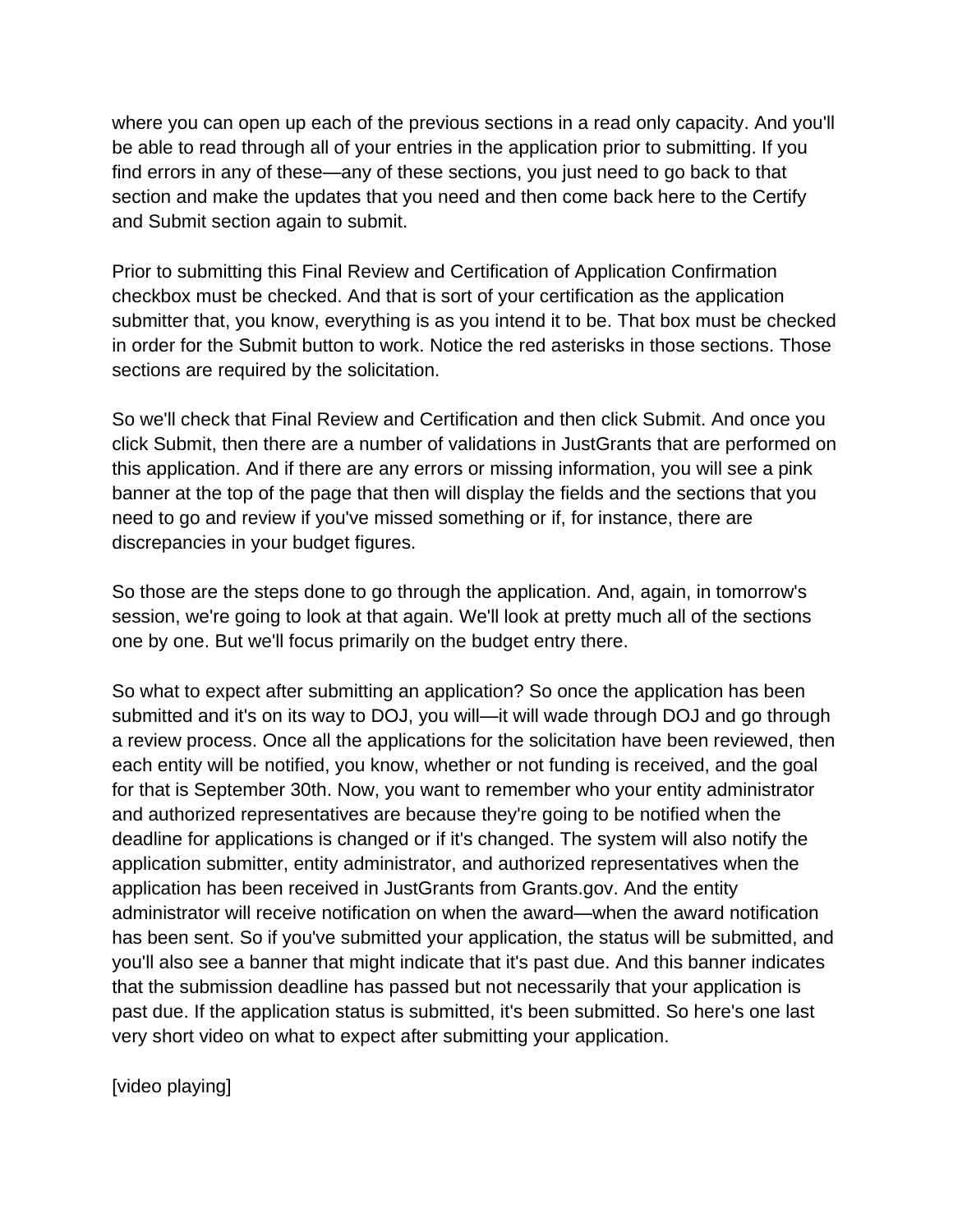Welcome to the JustGrants Application Mechanics: Submitting an Application Web Series. In this video we will cover what you should expect after you submit your complete application in JustGrants and how to access help resources.

Once all applications for the solicitation have been reviewed, successful entities will be notified, typically by September 30th. Every user in JustGrants should take the time to check the system on a regular basis in order to be aware of any deadlines for information they need related to the application. As you work with your application in JustGrants, you will see one or more status codes associated with the application. If you see the Pending-DIAMD Onboarding status code, it means that either the Entity Administrator or the Application Submitter has not completed the registration process. Every new user must successfully log into JustGrants to validate their registration. You may also see the New status. This indicates that the application has been received from Grants.gov and is waiting for a user to be assigned to it. When both the Entity Administrator and the Application Submitter have been fully onboarded and the Application Submitter is assigned to the application, then the status will display as Pending-Draft. This is the working status. At this time, the Entity Administrator will need to invite and register the Authorized Representative. From Pending-Draft status, there are several possible "next steps." If the application is canceled, the next status will be Resolved-Canceled. If the deadline has passed and it is no longer possible to submit an application on the solicitation, the status will automatically become Resolved-Deadline Passed. If you have canceled the application because it is a duplicate, the Resolved-Duplicate status will be associated with the application. And if you choose to withdraw the application, the status will change to Resolved-Withdrawn. Finally, once you have submitted the application, the status will display as Application Submitted. While the application is in this status, DOJ will move forward with internal reviews of all applications associated with the solicitation and will make funding decisions. It's important to remember who your Entity Administrator and Authorized Representative are because they will be notified when the deadline for applications will be changed. The system will also notify the Application Submitter, Entity Administrator, and Authorized Representative when the application has been received in JustGrants from Grants.gov. And the Entity Administrator will receive notification on when the award notification has been sent. If you think you have not received this information, please check your spam folder before reaching out to support, as that can be a common issue.

In addition to checking your e-mails for updates and information about JustGrants, remember that the JustGrants website provides a wealth of resources available to assist you, as you continue navigating the system. First, if you are not receiving emails, go to the News and Updates section. This will take you to an area where you can sign up for them. Then, visit the sections displayed here, and others on the website, to find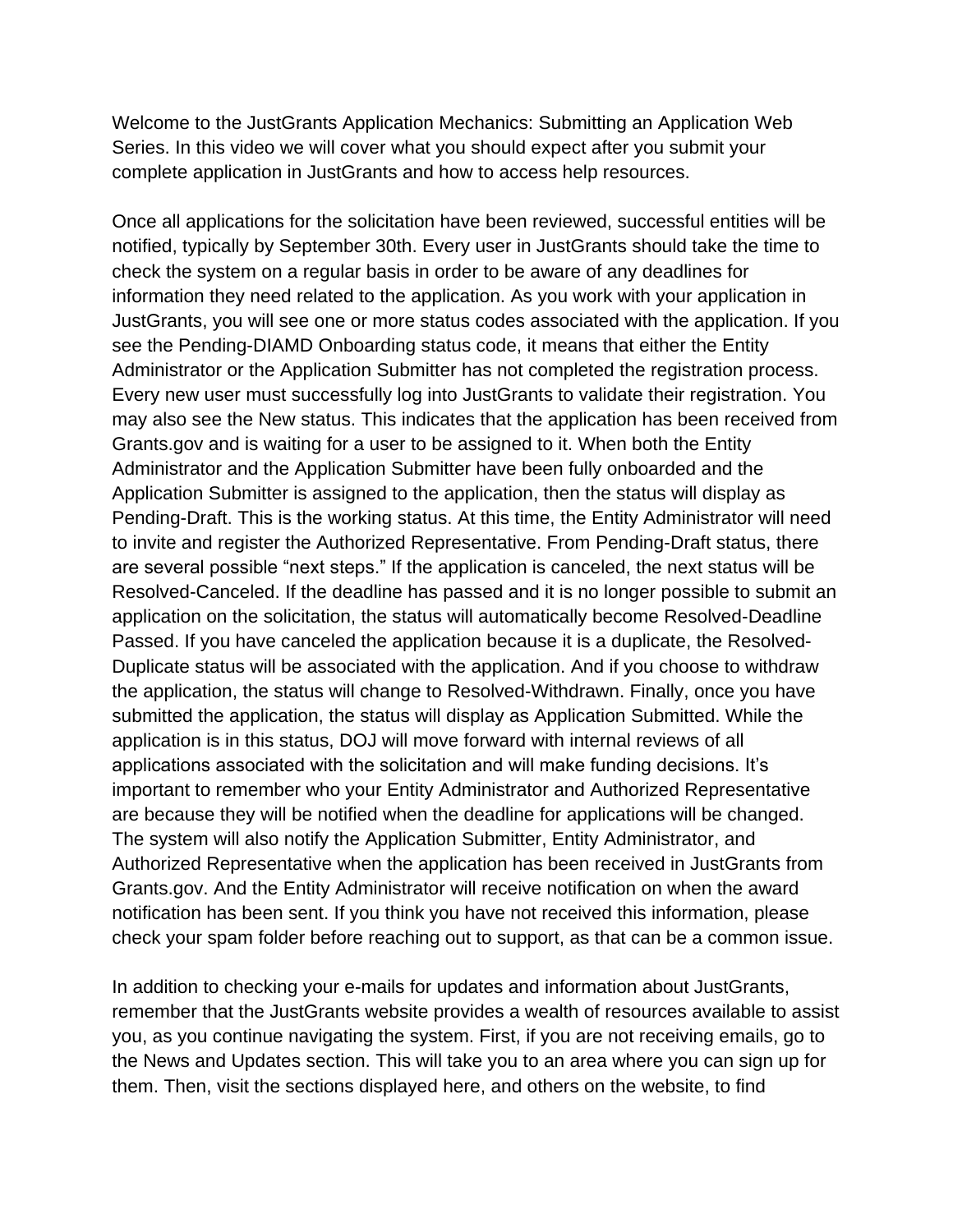checklists, training videos, frequently asked questions on a variety of topics, a user support section, and many other resources. Applicants experiencing difficulties with Grants.gov or SAM.gov must contact the Grants.gov Customer Support Hotline or the SAM Help Desk (Federal Service Desk) to report the technical issue and receive a tracking number.

Applicants experiencing difficulties with JustGrants must contact the JustGrants Support Desk at JustGrants.Support@usdoj.gov or (833) 872–5175 Monday through Friday between the hours of 5:00 a.m. and 9:00 p.m., Eastern Time and on Saturday, Sunday, and Federal holidays from 9:00 a.m. to 5:00 p.m. Eastern Time. If your application is associated with the Office on Violence Against Women, OVW Office, please reach out to them at OVW.JustGrantsSupport@usdoj.gov or (866) 655-4482.

If you need to reach out to the help desk, here are a few tips to help speed up your service request. Please provide as much detailed information as possible about the task that you are trying to accomplish and also try to include as many items as you can from the list on this screen. Finally, here is a reminder of the variety of resources available to help you. Please utilize the JustGrants Training support email for any questions that you may have along the way, after you have utilized the self-service training resources available.

This concludes this Application Mechanics video on what to expect after submitting an application in JustGrants.

LISA HARTMAN: All right. In the interest of time, I'd like to move on and see if there are any questions at this time regarding anything we've discussed on application submission. So, Bridget, what have you got?

BRIDGET MEALIA: All righty. Give me one second. I may have missed this before but "How do you get the DUNS number?"

LISA HARTMAN: Oh, that's a good question. So the DUNS number comes from Dun & Bradstreet. And on our resource website, there is—there is information on how to contact Dun & Bradstreet to get that number, so—that's yet another system that we interact with.

BRIDGET MEALIA: Great. "Will this pre-application webinar cover information regarding upcoming VOCA Grant opportunities or will this presentation cover the application process only?"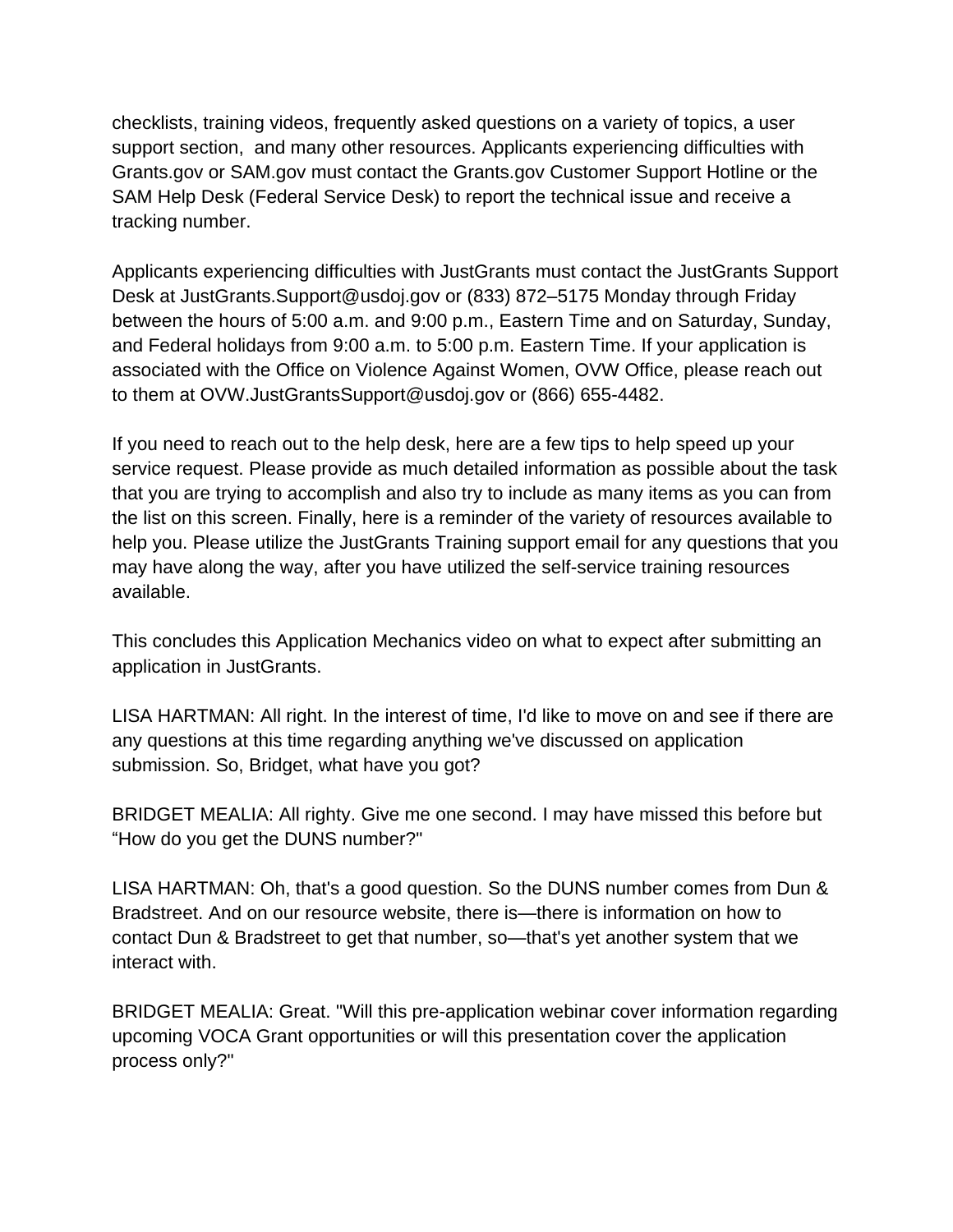LISA HARTMAN: It covers the application process only.

BRIDGET MEALIA: All right. Perfect.

LISA HARTMAN: Uh-hmm.

BRIDGET MEALIA: "Has the solicitation been published yet?"

LISA HARTMAN: You know, there are a number of solicitations, so some have been published and some have not yet. I think the best thing to do would be to check Grants.gov and see if you can locate the solicitation that you're particularly looking for. Perhaps, one of our—one of the panelists from OVC could answer that question if there's a specific solicitation you're asking about.

BRIDGET MEALIA: Great. "Our current grant year—grant ends this year. Is there a separate process for renewal applications or do we start over with a brand-new application?"

LISA HARTMAN: I think you have to—I believe you have to start over with a brand-new application. But perhaps Jessica or—perhaps Jessica will have a different answer based on the program.

BRIDGET MEALIA: Now, I have a question about budget. Should we cover that today or is that something that will be covered tomorrow, Lisa?

LISA HARTMAN: So if there's still—if there's still time at the end, let's cover the budget question today. But I think most of the budget information—tomorrow is entirely focused on budget information, so perhaps we can save that for tomorrow, just in the interest of time.

BRIDGET MEALIA: "What are the due dates for the two steps? When will the FY 2020—or '22 NO,"—I think this is a specific one for the due dates but I believe it is with the solicitations, right?

LISA HARTMAN: Yeah. That's exactly right. So each solicitation has its own, you know, set of due dates in Grants.gov and JustGrants. So that particular one, I'm not—I'm not, you know, familiar with specifically. However, I would recommend that if you—you know, the solicitations has been published, those due dates appear on the cover page.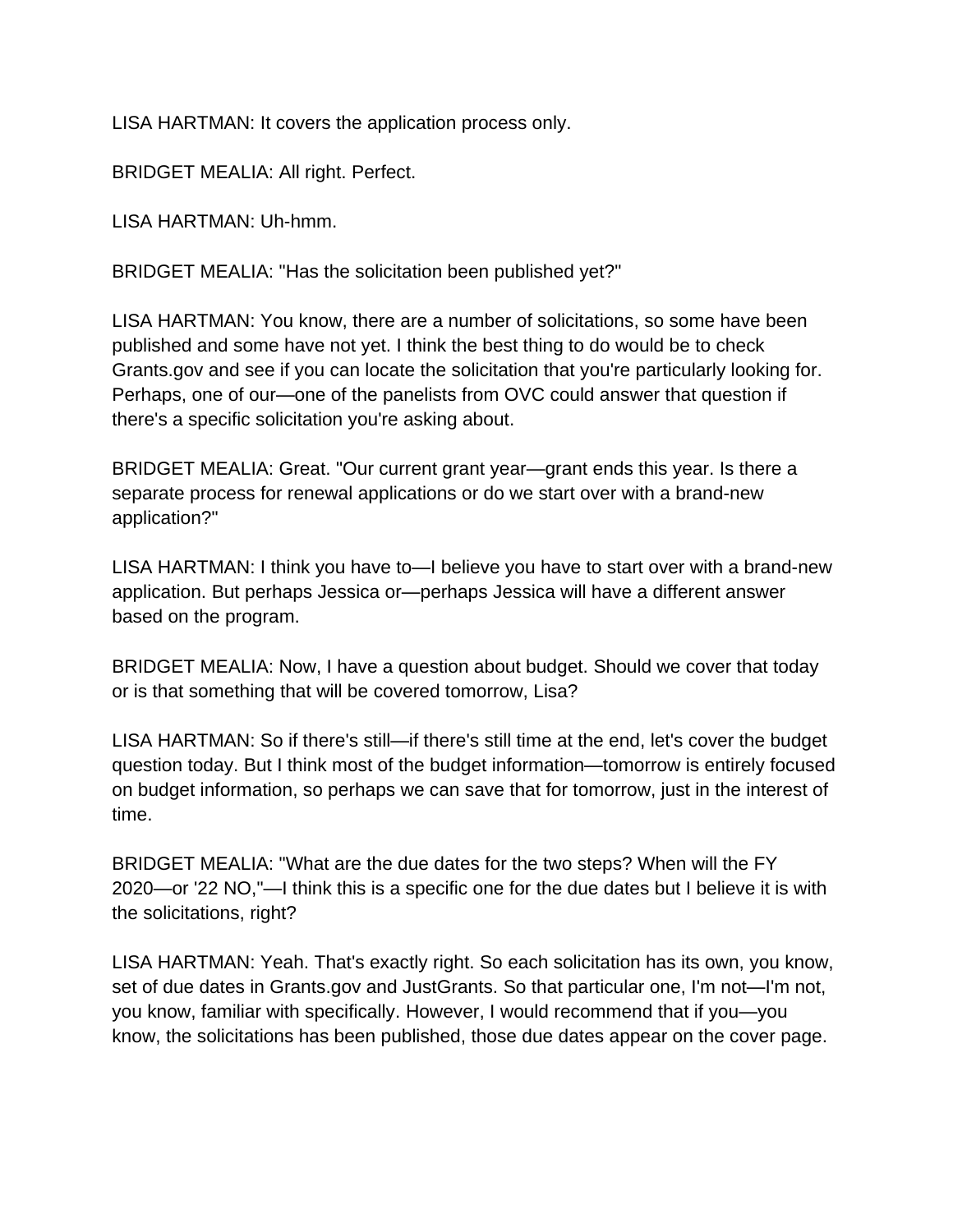BRIDGET MEALIA: Okay. "Does starting the registration obligate an organization to submit an application or is it valid for a certain time period?"

LISA HARTMAN: Well, the—starting an application, you're applying for a particular solicitation, so that information will be—will be there until the solicitation is closed and then you won't be able to access that solicitation any further. However, if you enter the SF-424 or the SF-LLL, you can actually save that information and use it in additional, you know, applications in the future on Grants.gov. Not in JustGrants but Grants.gov.

BRIDGET MEALIA: Great. "Can you upload multiple attachments to one attachment category?"

LISA HARTMAN: Yes.

BRIDGET MEALIA: Great. Thank you.

LISA HARTMAN: Uh-hmm.

BRIDGET MEALIA: "When we are applying, what are the best practices recommended for sources related to research in support of the proposal?"

LISA HARTMAN: So that's a question that's not really so much JustGrants related but might be something more that Jessica would address if you have a moment.

JESSICA ANDREW: Yes. Could you repeat the question one more time please?

BRIDGET MEALIA: Of course. "When we are playing, what are the best practices recommend for sources related to research in support of the proposal?"

JESSICA ANDREW: We're actually going to be talking about this on our February 16th webinar, so I would welcome you guys to come for that so you can learn a little bit more about what should be included in your proposal, how to source information, and other key tips and tricks. And we'll put those links into the—into the chat for you guys.

BRIDGET MEALIA: Great.

LISA HARTMAN: Thank you. So, Bridget, let me ask you, do we have—how many questions do we have that are JustGrants related and how many do we have that are sort of in general about the—that would be maybe better addressed by Jessica? I want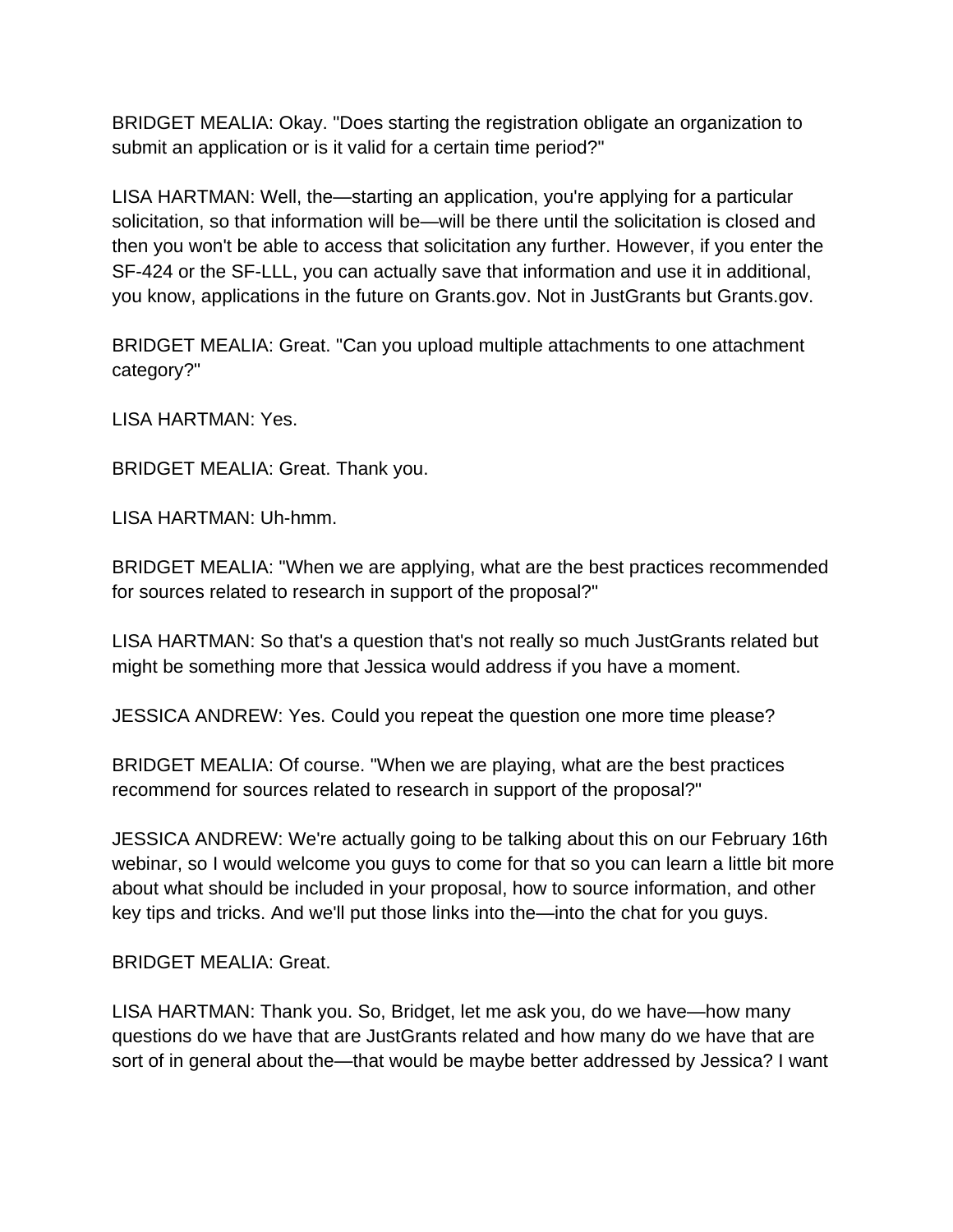to make sure we have time for, you know, any questions just in the program to be answered.

BRIDGET MEALIA: Yes. Oh, we have quite a few for the JustGrants, especially concerned with the entity administrator. "Can you have more than one role, like an application submitter?"

LISA HARTMAN: Absolutely. Any individual can have all six roles if needed but only one individual can have the entity administrator role at a time. But everybody else—anybody can have as many roles as they need.

BRIDGET MEALIA: Okay. "But does your applications submitter and entity administrator need to be different people? Can they be the same?"

LISA HARTMAN: They can.

BRIDGET MEALIA: Okay. Great.

LISA HARTMAN: Uh-hmm.

BRIDGET MEALIA: And we have a question. "Can multiple people work on the application in JustGrants?"

LISA HARTMAN: They can but not at one time. So the application in JustGrants only allows a single application submitter to access it at one time. However, if you have multiple people that need to—need to enter information, then, you know, you could they can do it in sequence. So the first person enters their information, then the entity administrator needs to reassign that application to the next person and so on. Right now, that is a limitation of the system.

BRIDGET MEALIA: Great. And I'm just looking through.

LISA HARTMAN: Uh-hmm.

BRIDGET MEALIA: "Can you please repeat what DIAMD is I believe?"

LISA HARTMAN: Yes.

BRIDGET MEALIA: D-I-A-M-D.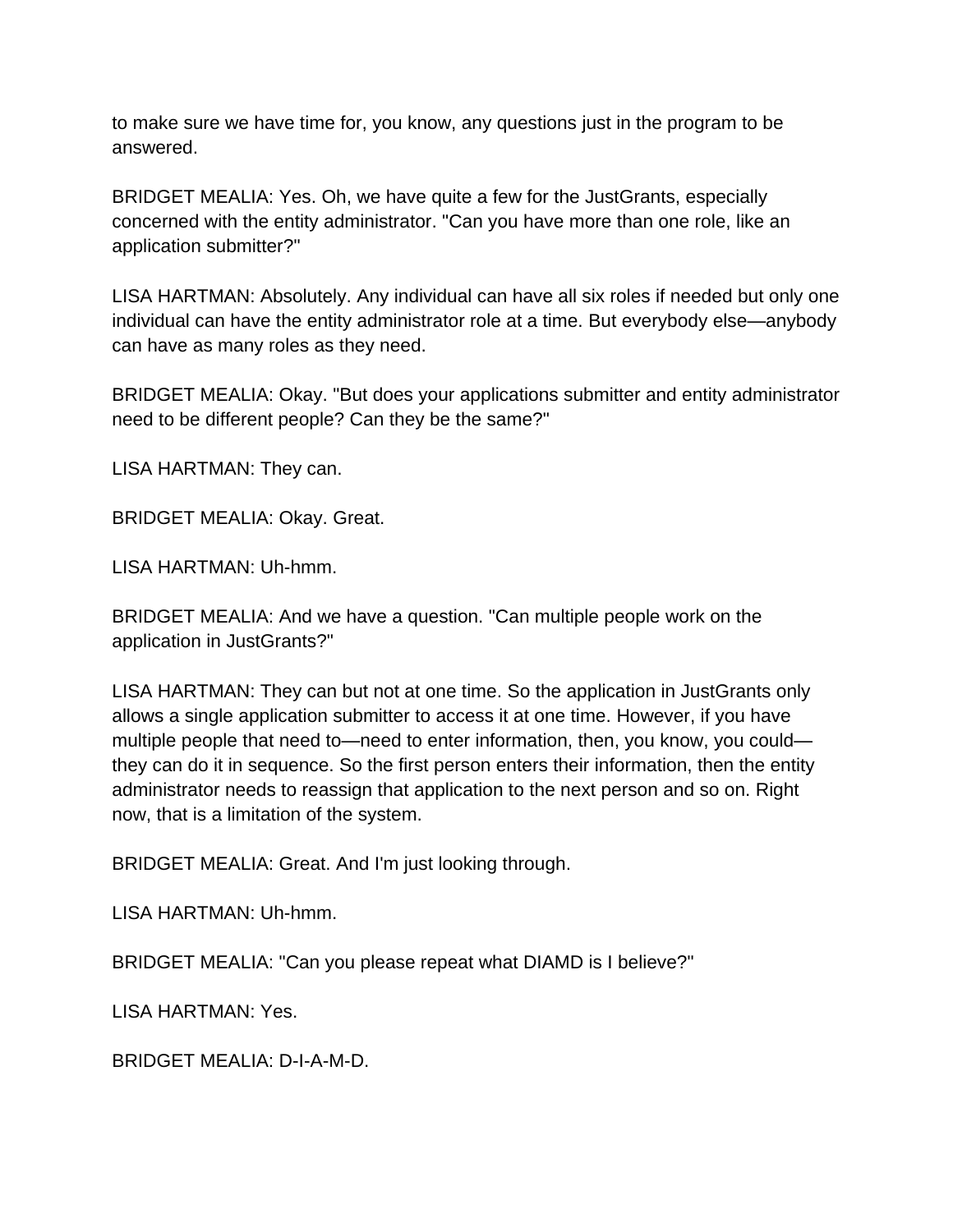LISA HARTMAN: Yes. I absolutely can. So DIAMD is a system that's integrated within JustGrants solely for the use of managing users. So it's in DIAMD that you create a new user, that you assign them the roles, that you determine who's the entity administrator, that you remove—you remove users. So DIAMD is really strictly just for managing users, and the only person that can access DIAMD the entity administrator.

BRIDGET MEALIA: Great. Now, we have one more question. "If there are errors or missing information on an application and those errors or missing information are autopopulated from another form/website, will the application flag that—your error/missing data must be entered in another form/website?"

LISA HARTMAN: The—so JustGrants when it's validating information from an application is really only validating information in the JustGrants application. It's not validating anything from another website.

## BRIDGET MEALIA: Okay. Great.

LISA HARTMAN: Uh-hmm. All right. I'd like to just briefly—before giving the session back over to Jessica, I'd like to just let you all know that the JustGrants training team offers weekly sessions. On Mondays, we offer sessions every afternoon from 1:00 to 2:30 Eastern Time on post-award management. So if you have the funds award, this session covers performance reporting, federal financial reporting, grant award modifications, and closeouts. On Tuesday afternoons, we offer a full hour for entity administrators in which we go much further in depth into the activities that the entity administrate—administrator takes with managing users. On Wednesdays—and I would—I would recommend if you would like more application information, Wednesday afternoons from 2:30 to 4:00. We offer our application mechanics sessions. Now, this is not specifically for OVC. This is for all grantees, so it's a little more general in content but still very useful. And then on Thursdays, if you have an award that you're accepting, from 2:00 to 3:00, we offer assessment on that. And that's specifically targeted to authorized representatives and the process of accepting an award.

So, at this point, I'd like to turn the session back over to Jessica for some closing remarks and any other questions. And I'm sorry I did not leave you a lot of time for questions. But anyway, Jessica, thank you so much for the opportunity to talk to everybody today.

JESSICA ANDREW: Thank you, Lisa, and thank you, Bridget, so much for your time today. As a note, we are taking notes about all of the questions that are coming through the chat about developing your budget, how to develop a proposal, and we will be